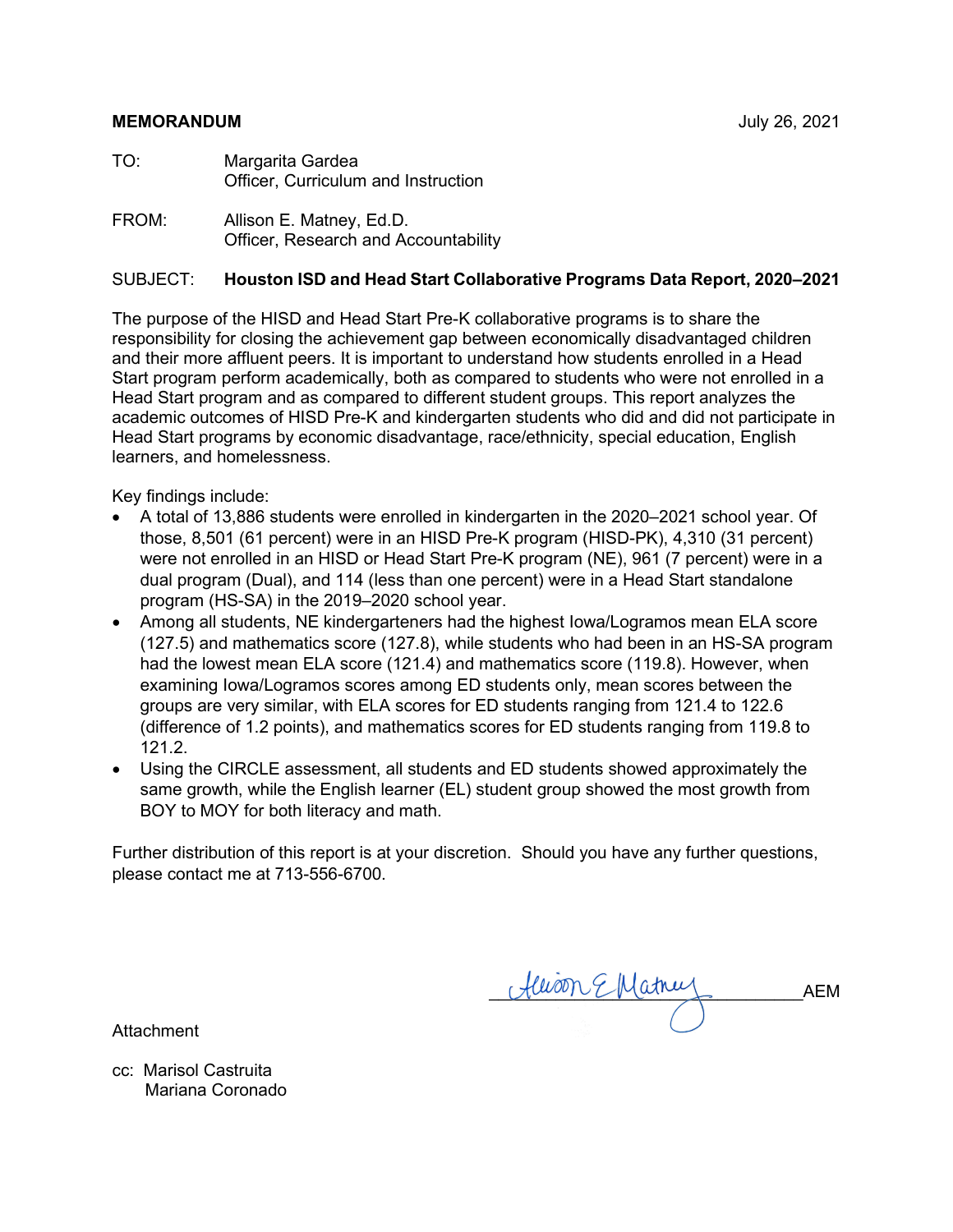## **Houston Independent School District**

## **RESEARCH** Educational Program Report

**Houston isd and head start collaborative programs data Report, 2020-2021**

# HISD Research and Accountability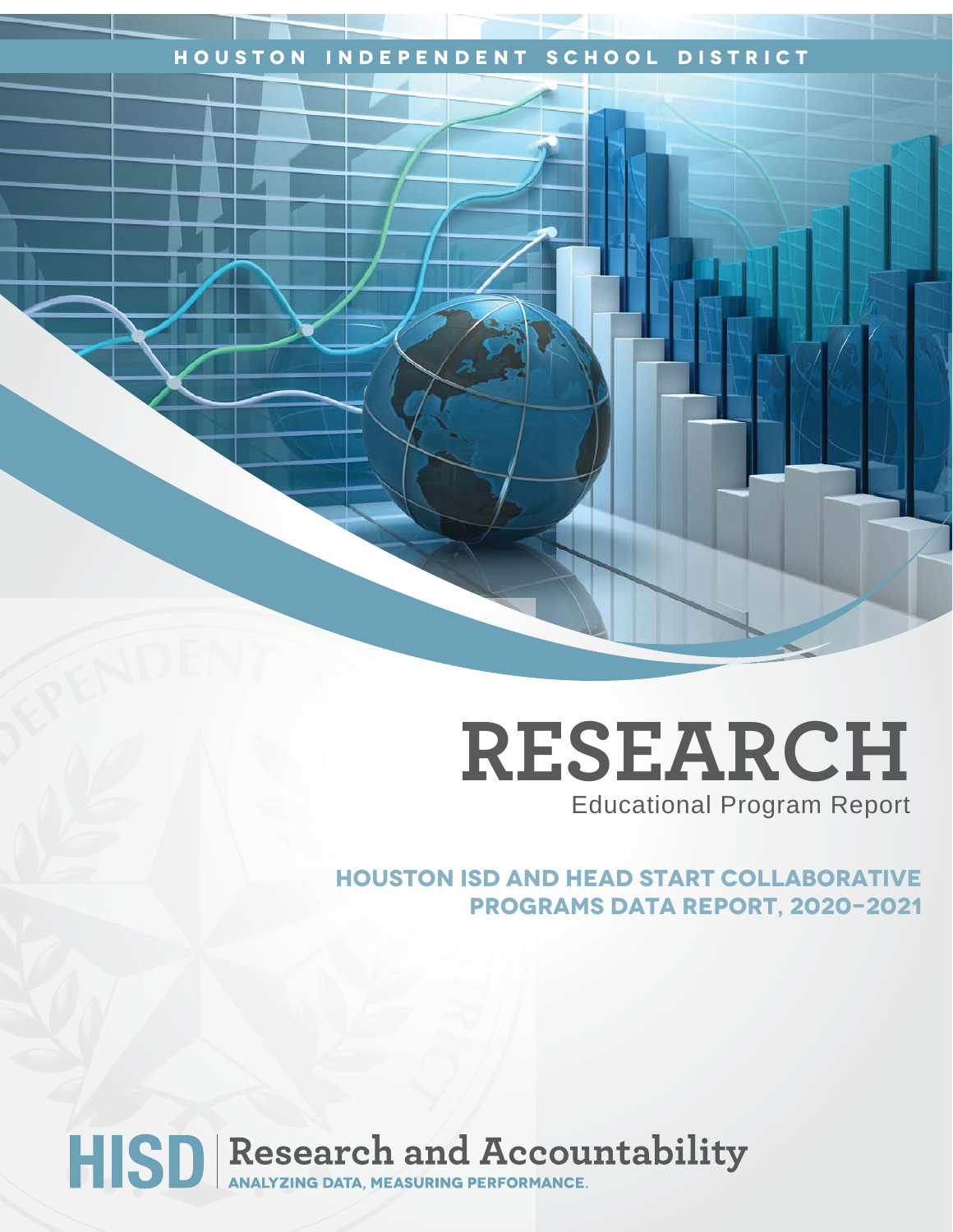

## **2021 Board of Education**

**Patricia Allen, Ed.D.** President

**Holly Maria Flynn Vilaseca**  First Vice President

**Judith Cruz**  Second Vice President

**Kathy Blueford-Daniels Secretary** 

**Daniela Hernandez** Assistant Secretary

**Sue Deigaard Myrna Guidry Elizabeth Santos Anne Sung**

**Millard L. House II** Superintendent of Schools

**Allison Matney, Ed.D. Officer** Department of Research and Accountability

**Isabel Hovey** Research Manager

**Yu-Ting Chang, Ph.D.** Research Manager

**Houston Independent School District** Hattie Mae White Educational Support Center 4400 West 18th StreetHouston, Texas 77092-8501

#### **www.HoustonISD.org**

It is the policy of the Houston Independent School District not to discriminate on the basis of age, color, handicap or disability, ancestry, national origin, marital status, race, religion, sex, veteran status, political affiliation, sexual orientation, gender identity and/or gender expression in its educational or employment programs and activities.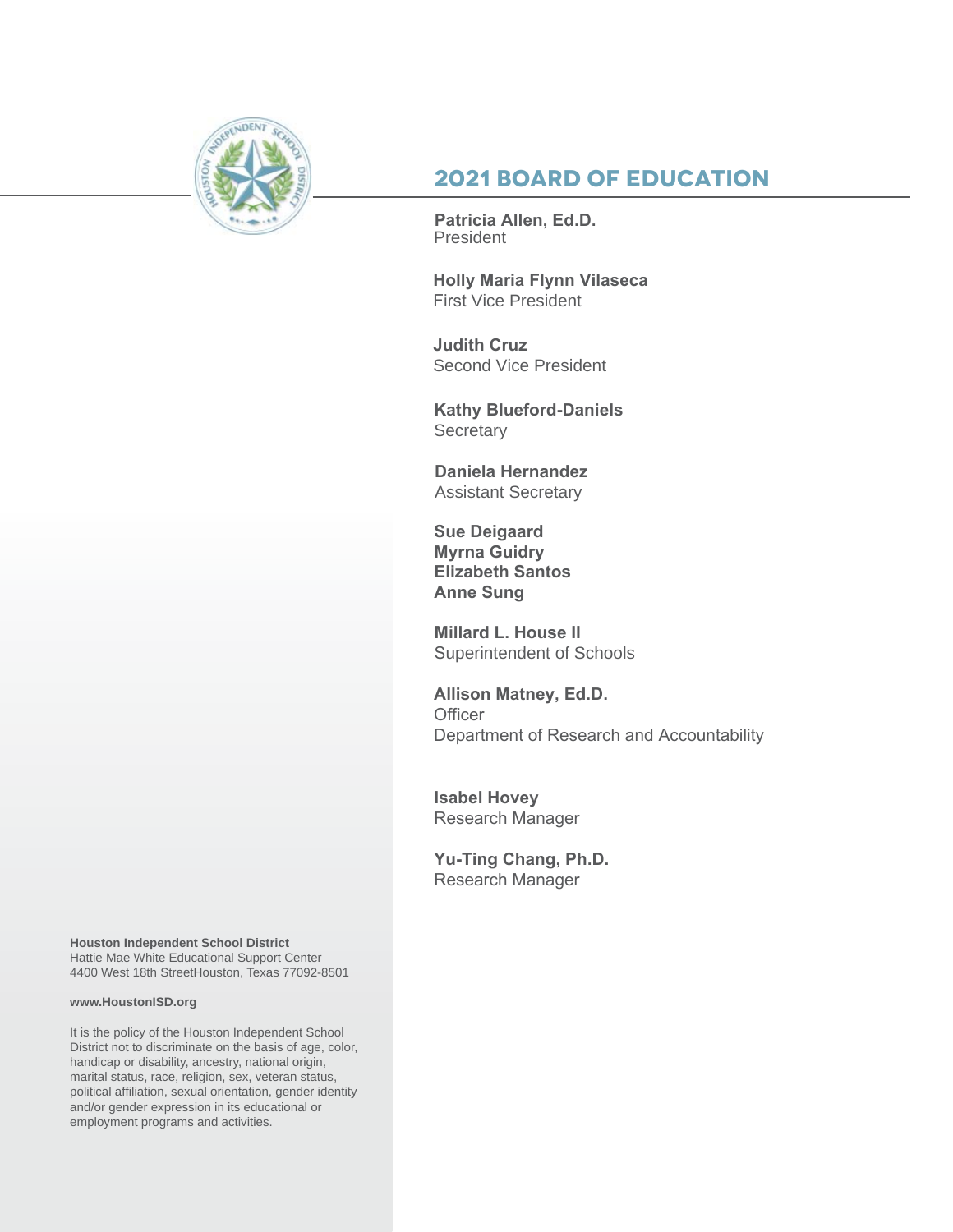## **Houston ISD and Head Start Collaborative Programs Data Report, 2020–2021**

#### **Executive Summary**

#### **Background**

In order to meet the needs of eligible young children and parents, state and local Head Start agencies collaborate and coordinate with other entities such as public schools to provide early childhood education opportunities. The purpose of the HISD and Head Start prekindergarten (Pre-K) collaborative programs is to share the responsibility for closing the achievement gap between economically disadvantaged children and their more affluent peers. It is important to understand how students enrolled in a Head Start program perform academically, both as compared to students who were not enrolled in a Head Start program and as compared to different student groups. This report analyzes the academic outcomes of HISD Pre-K and kindergarten students who did and did not participate in Head Start programs by economic disadvantage, race/ethnicity, special education, English Learners, and homelessness.

#### **Highlights**

- A total of 13,886 students were enrolled in kindergarten in the 2020–2021 school year. Of those, 8,501 (61 percent) were in an HISD Pre-K program (HISD-PK), 4,310 (31 percent) were not enrolled in an HISD or Head Start Pre-K program (NE), 961 (7 percent) were in a HS-Dual program (HS-Dual), and 114 (less than 1 percent) were in a Head Start standalone program (HS-SA) in the 2019–2020 school year.
- The typical kindergarten student who was previously enrolled in an early childhood program (ECP) in 2019–2020 was identified as either Hispanic or African American and economically disadvantaged (ED). Few students in the four sample groups (HISD-PK, NE, HS-Dual, HS-SA) were identified as special education (SE) or homeless.
- Among all students, NE kindergarteners had the highest Iowa/Logramos mean ELA score (127.5) and mathematics score (127.8), while students who had been in an HS-SA program had the lowest mean ELA score (121.4) and mathematics score (119.8), a difference of 6.1 and 8.0 points, respectively. However, when examining Iowa/Logramos scores among economically disadvantaged students only, mean scores between the groups are very similar, with ELA scores for ED students ranging from 121.4 to 122.6 (difference of 1.2 points), and mathematics scores for ED students ranging from 119.8 to 121.2 (difference of 1.4 points).
- Using the CIRCLE assessment, all students and ED students showed approximately the same growth, while the English Learner (EL) student group showed the most growth from BOY to MOY for both literacy and math.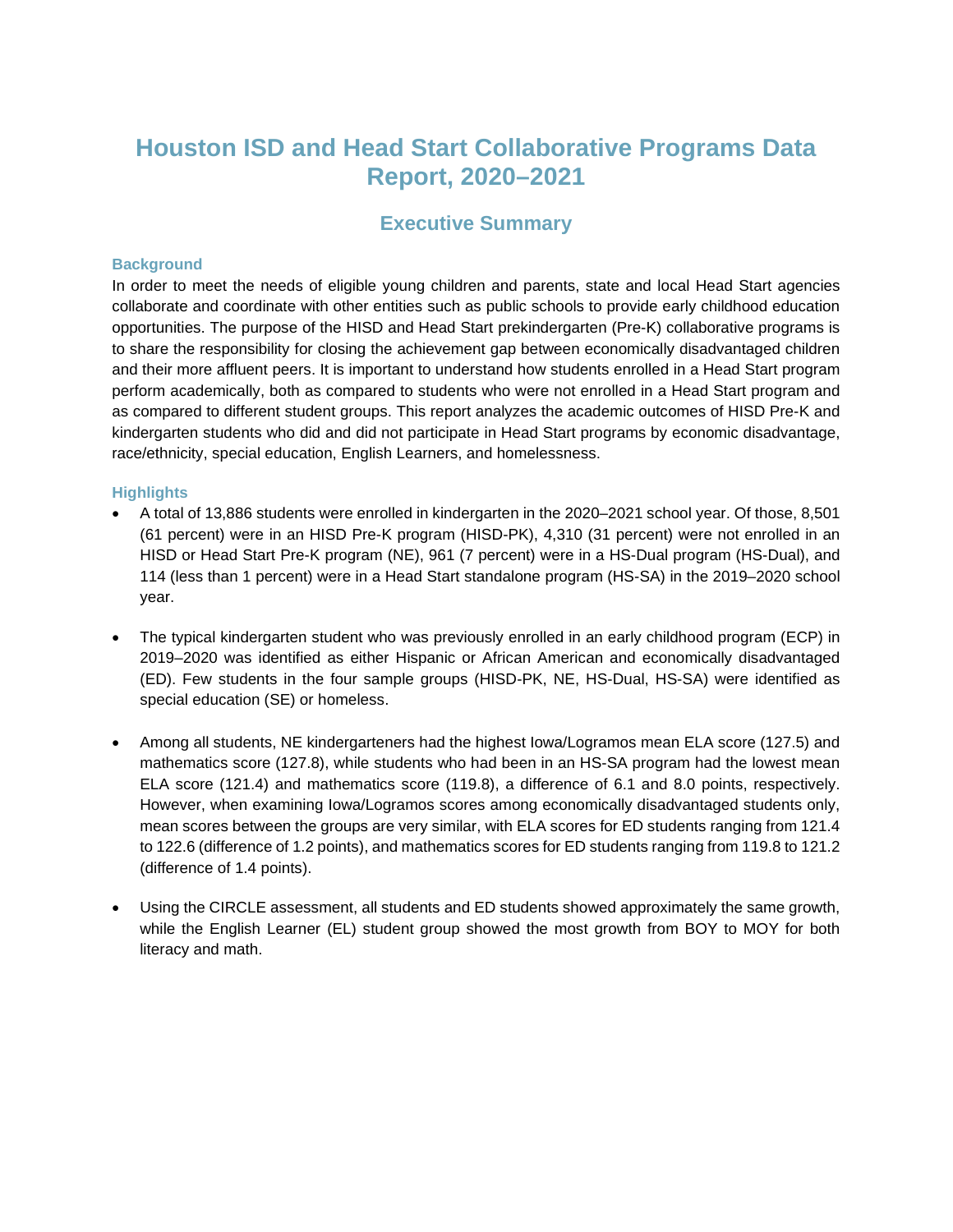## **Introduction**

Head Start was created in 1965 to combat poverty and inequities experienced by disadvantaged populations and has evolved into one of the most significant investments in school readiness for low-income young children in the United States (U.S. Dept. of Health and Human Services Administration for Children and Families, Office of Head Start [OHS], 2015b). School readiness refers to children "possessing the skills, knowledge, and attitudes necessary for success in school and for later learning in life" (U.S. Dept. of Health and Human Services Administration for Children and Families, Office of Head Start [OHS], 2015a). To improve school readiness, Head Start programs were designed to meet the mental, social, and emotional development needs of children aged three to five years old. Head Start provides additional services that include medical, dental, nutritional, family engagement, parent education, and psychological resources (National Head Start Association [NHSA], 2016).

In compliance with the Texas Education Code §29.153, the Houston Independent School District (HISD) has provided free prekindergarten (Pre-K) classes for eligible Houston area four-year old students since the 1985–1986 school year. To be eligible for enrollment in the district's free Pre-K program (Houston Independent School District, 2020), a child must be four years of age on or before September 1 of the given school year, live within HISD boundaries, and meet one or more of the following criteria:

- child is homeless;
- child is unable to speak or understand English as determined by the Home Language Survey;
- child is economically disadvantaged;
- child of an active-duty member of the U.S. military or one who has been killed, injured, or missing in action while on active duty;
- child is or has been in the conservatorship of the Department of Family and Protective Services;
- child meets any eligibility criteria for Head Start;
- child of a person eligible for the Star of Texas Award as a peace officer, firefighter, or emergency medical first responder.

Children are enrolled into one of four HISD Pre-K program models:

- an early childhood center (ECC);
- a school-based program;
- an HISD and Head Start (combined) program;
- a Montessori program

The district uses the Frog Street Pre-K curriculum, which focuses on the physical, social, emotional, cognitive, and language development of preschool-age children (Schiller, n.d.). HISD operates 155 schoolbased and ECC campuses that provide Pre-K instruction.

In order to meet the needs of eligible young children and parents, state and local Head Start agencies collaborate and coordinate with other entities such as public schools to provide early childhood education opportunities. Currently, HISD collaborates with four federally-funded Head Start agencies that serve regional sectors of Harris County within the district's boundaries – AVANCE-Houston, Inc. (AVANCE), Baker Ripley, Gulf Coast Community Services Association (GCCSA), and the Harris County Department of Education (HCDE). The purpose of the HISD and Head Start Pre-K collaborative programs is to share the responsibility for closing the achievement gap between economically disadvantaged children and their more affluent peers. To support their respective HISD partner schools, Head Start agencies provided classrooms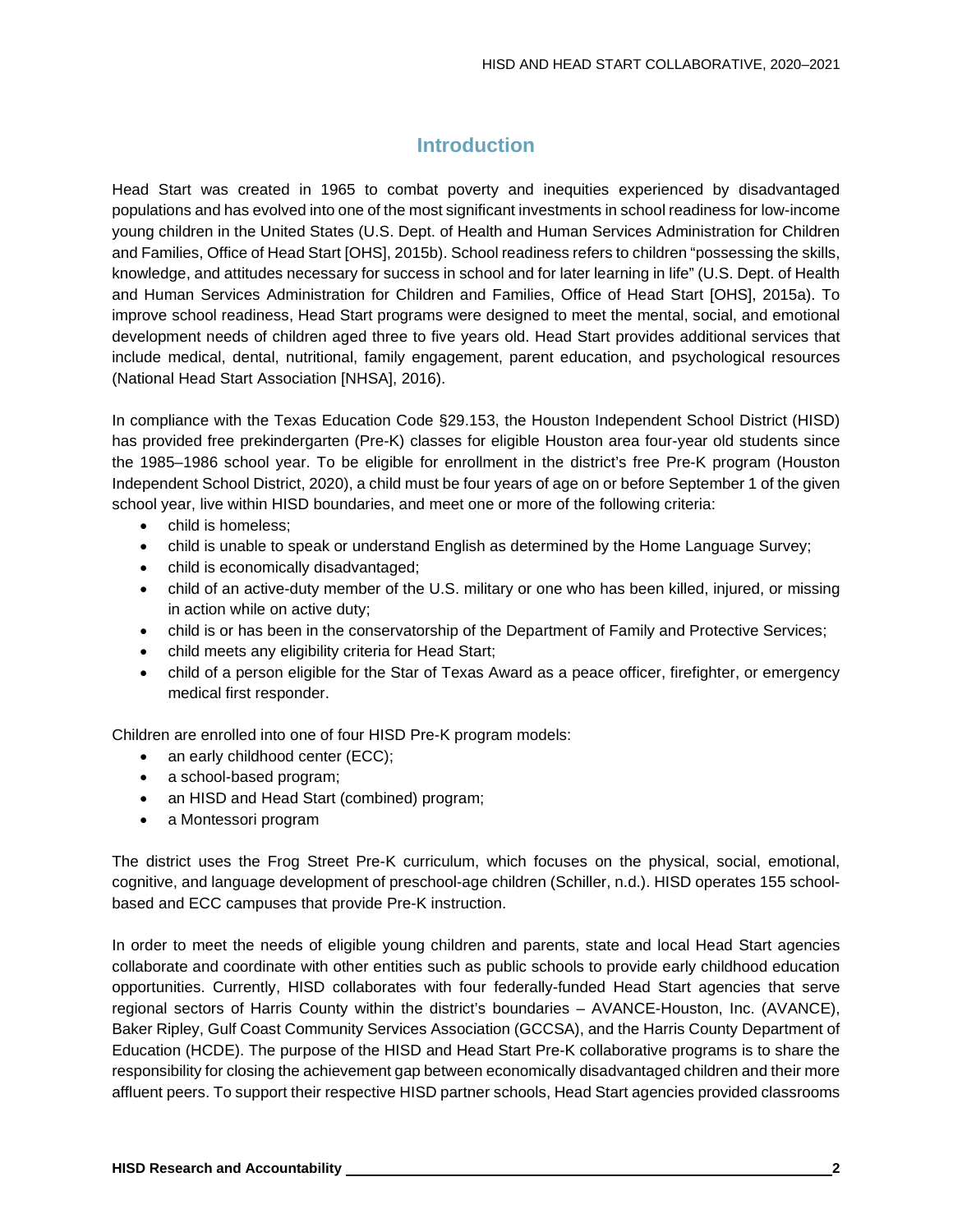with appropriate furniture, materials, supplies, and playground equipment, as needed. Additional resources the agencies provided included teachers or teacher aids for HS-Dual classrooms, coverage of indirect costs with in-kind funds, and comprehensive services to eligible children at the designated schools.

It is important to understand how students enrolled in a Head Start program perform academically, both as compared to students who were not enrolled in a Head Start program and as compared to different student groups. This report analyzes the academic outcomes of HISD Pre-K and kindergarten students who did and did not participate in Head Start programs by economic disadvantage, race/ethnicity, special education, English Learners, and homelessness.

## **Methods**

2020–2021 Kindergarten students were identified as having been enrolled in 2019–2020 in an HISD Pre-K program (HISD-PK), a Head Start stand-alone program (HS-SA), dually enrolled in a Head Start HISD Pre-K program (HS-Dual), or not enrolled in an HISD or Head Start Pre-K program (NE). An HISD-PK student was defined as a Pre-K student found within HISD who was not also on the Head Start rosters. An HS-SA student was defined as a student found on the Head Start roster who was not found within HISD. A HS-Dual student was defined as an HISD Pre-K student who was also on the Head Start roster. An NE student was defined as an HISD kindergarten student in 2020–2021 who was not found on the Head Start roster, the 2019–2020 Public Education Information Management System (PEIMS) file, or any Chancery demographic file during the 2019–2020 school year. Students identified as "NE" may have been enrolled in a Pre-K program in another district, in a private school, or not enrolled in a Pre-K program at all.

Participation in a Head Start program was determined based on the 2019–2020 Head Start student enrollment roster; students appearing on this roster may have been in a HS-SA or a HS-Dual program. The PEIMS student data bases from the 2019–2020 and the 2020–2021 school years and the Chancery demographic files from each month of the 2019–2020 school year were obtained to identify HISD Pre-K and kindergarten students and for the demographic variables used for this report. To measure academic achievement of HISD students, the 2019–2020 CIRCLE assessment data (Pre-K students) and the 2020– 2021 Iowa/Logramos assessment data (kindergarten students) were used.

Students on the Head Start roster were identified only by first name, middle name, last name, and date of birth. No other identifying information was available. Middle name was often incomplete or missing from the Head Start roster. In order to match the student to their HISD local ID or PEIMS ID, students were matched by name (first word of last name and first word of first name) and date of birth. Students from the 2019– 2020 Head Start roster were matched to the 2019–2020 and 2020–2021 PEIMS student files and to the 2019–2020 Chancery demographic files.

The Head Start roster contained a field to identify the program type (HS-Dual or HS-SA). Some students appeared in the Head Start roster with a program type of HS-SA, but also appeared in the PEIMS 2019– 2020 file as a Pre-K student. These students were served under a separate memorandum of understanding (MOU) with HISD. For these students, the model indicated in the Head Start roster was used to categorize the student; as such, they were considered as participating in the HS-SA program, not as participating in the HS-Dual program.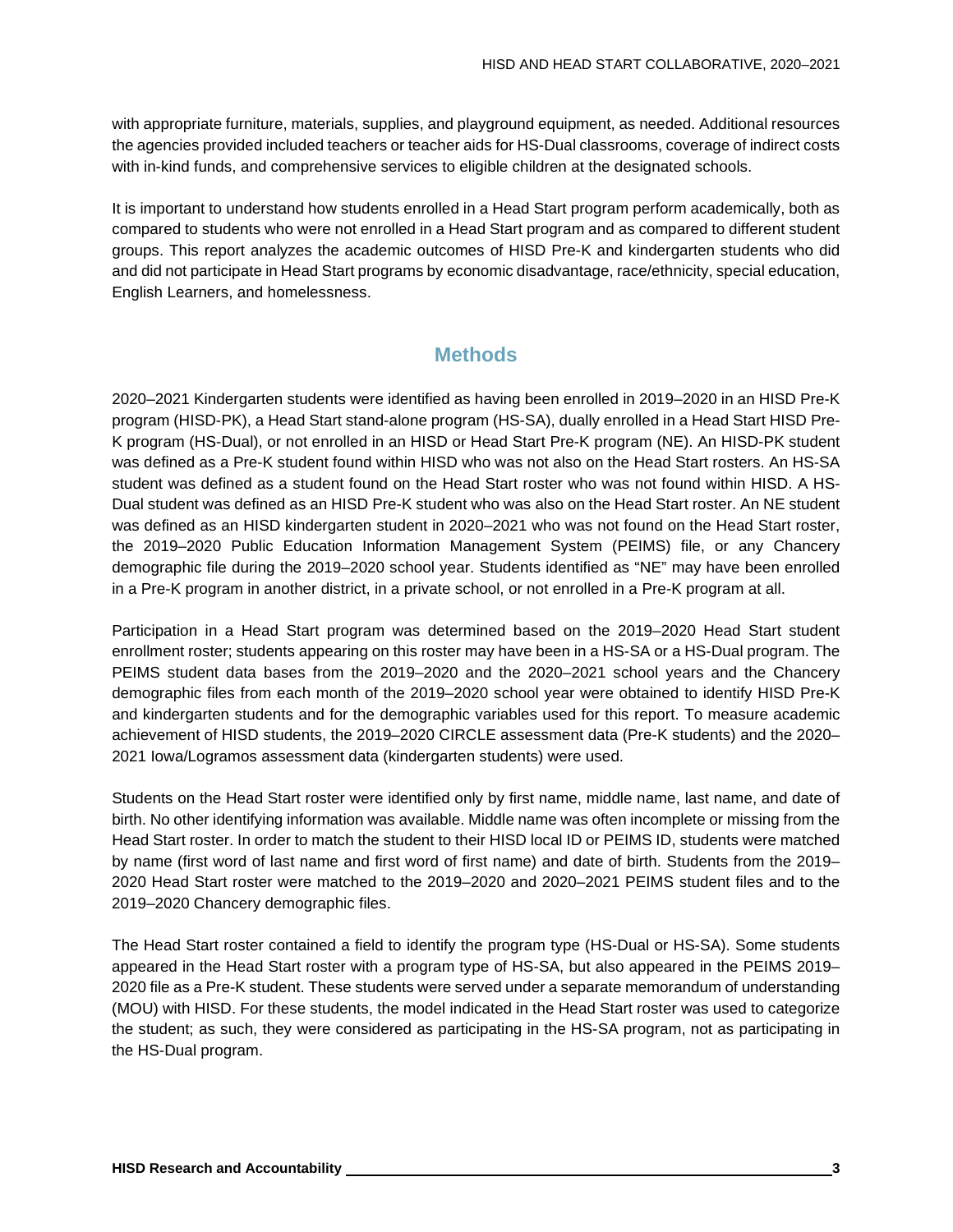To measure school readiness among students affiliated with HISD and Head Start agency early childhood programs (ECP), the children were administered the CIRCLE Progress Monitoring System assessments (Children's Learning Institute [CLI], 2019a; Children's Learning Institute [CLI], 2019b). CIRCLE is an online assessment tool designed to monitor the academic progress of young children ages three years and six months to four years and eleven months. HISD currently uses the criterion-referenced assessment to determine children's understanding in the subject areas of Literacy and Mathematics. Scores of Below Proficient or Proficient are calculated for the subject areas at three assessment "waves" (beginning of year [BOY], middle of year [MOY], and end of year [EOY]). Because of school closures beginning in March 2020 due to the COVID-19 virus, for the 2019–2020 school year wave 3 of the CIRCLE was not administered to students. As such, for the purposes of this report, academic progress is calculated as the difference between the percentage of students within each of the early childhood programs meeting proficient status at MOY and the percentage of students meeting proficient status at BOY.

The academic achievement of HISD kindergarten students was measured using the Iowa (English) and Logramos (Spanish) Norm Reference Tests (NRT), designed to assess students' progress in skills and standards that are essential to successful learning (HISD, 2015). Academic outcomes measured for this report included mean standard scores on the language arts and mathematics subtests from each assessment.

Basic descriptive statistics were employed to analyze the data. The number of students within each group can be found in the tables that accompany figures in **Appendices A–C** (pp. 17–19). Due to rounding and missing data, some totals may not equal 100 percent.

#### **Data Limitations**

In response to the COVID-19 pandemic, the Houston Independent School District (HISD) moved to remote learning, which included distance learning, independent study, live online meetings, and completing assignments online or paper-based packets mailed to the home beginning on March 30, 2020. The last nine weeks of the 2019–2020 school year were completed remotely. Results of the EOY CIRCLE assessments were not collected for this report as HISD teachers were unable to administer assessments face-to-face with young students. HISD extended remote learning through the 2020 summer school session and through the first six-week grading cycle of the 2020–2021 school year for all students. The school year began remotely on September 8, 2020. The option for face-to-face instruction began on October 19, 2020, and parents had the option to choose remote or face-to-face instruction for the fall semester or the entire school year. HISD has continued to improve the accessibility of instructional opportunities on the digital platform; however, these processes took time to accomplish, and may have made an impact on the results presented in this report.

The CIRCLE assessment was not designed or evaluated for use for children with disabilities (Children's Learning Institute [CLI], 2019a; Children's Learning Institute [CLI], 2019b). As such, the special education demographic group was not reported separately for CIRCLE results, and CIRCLE results of this evaluation should be interpreted with caution.

The assessment data used in this report were not examined to determine if children participated in either HISD-PK, HS-SA, or HS-Dual programs in the years before 2019–2020. Findings should be interpreted as the average impact of early childhood programs compared to each other and not over time.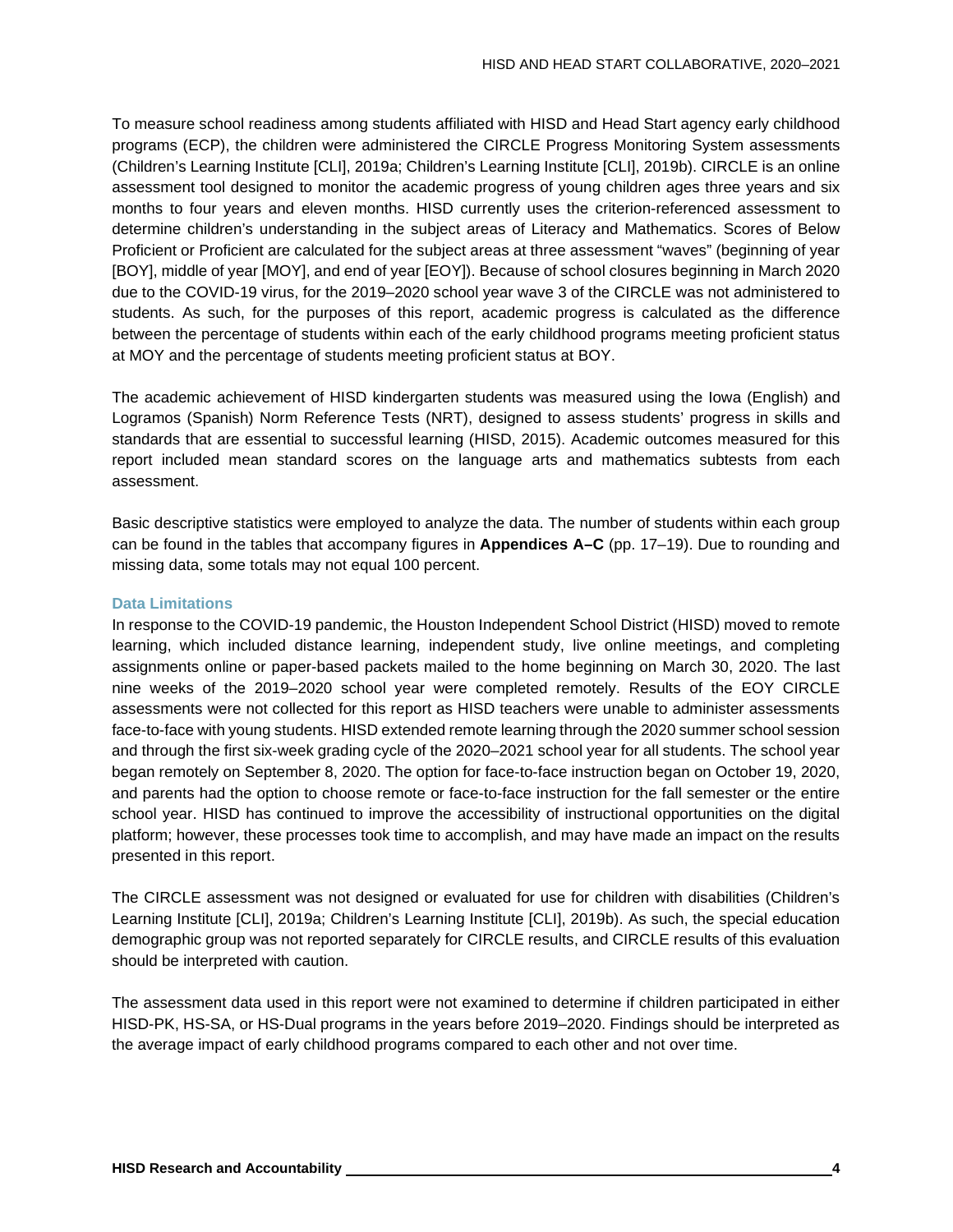## **Results**

#### *Enrollment and Demographics*

A total of 13,886 students were enrolled in kindergarten (K) in the 2020–2021 school year. Of those, 8,501 (61 percent) were in an HISD Pre-K program (HISD-PK), 4,310 (31 percent) were not enrolled in an HISD or Head Start Pre-K program (NE), 961 (7 percent) were in a HS-Dual program (HS-Dual), and 114 (less than 1 percent) were in a Head Start standalone program (HS-SA) in the 2019–2020 school year (**Figure 1**). Corresponding data can be found in **Table 1** in **Appendix A** (p. 17).



#### **Figure 1. HISD Kindergarten Students by Prior Year Early Childhood Program Model (ECP), 2020–2021**

demographic data extracts, 2019–2020, Head Start student roster, 2019–2020 Notes: Percentages may not total 100 due to rounding.

**Figure 2** (p. 6) shows the percentage of kindergarten students in 2020–2021 by gender, by race/ethnicity, and by other special populations for each of the early childhood program (ECP) models from the prior school year. Corresponding data can be found in Table 1 in Appendix A (p. 17).

• Approximately 50 percent of all kindergarten students were male. A slightly higher percentage of male students were in a HS-SA (52 percent) or NE (51 percent) and a slightly lower percentage of male students were in a HS-Dual program (48 percent) in the prior school year.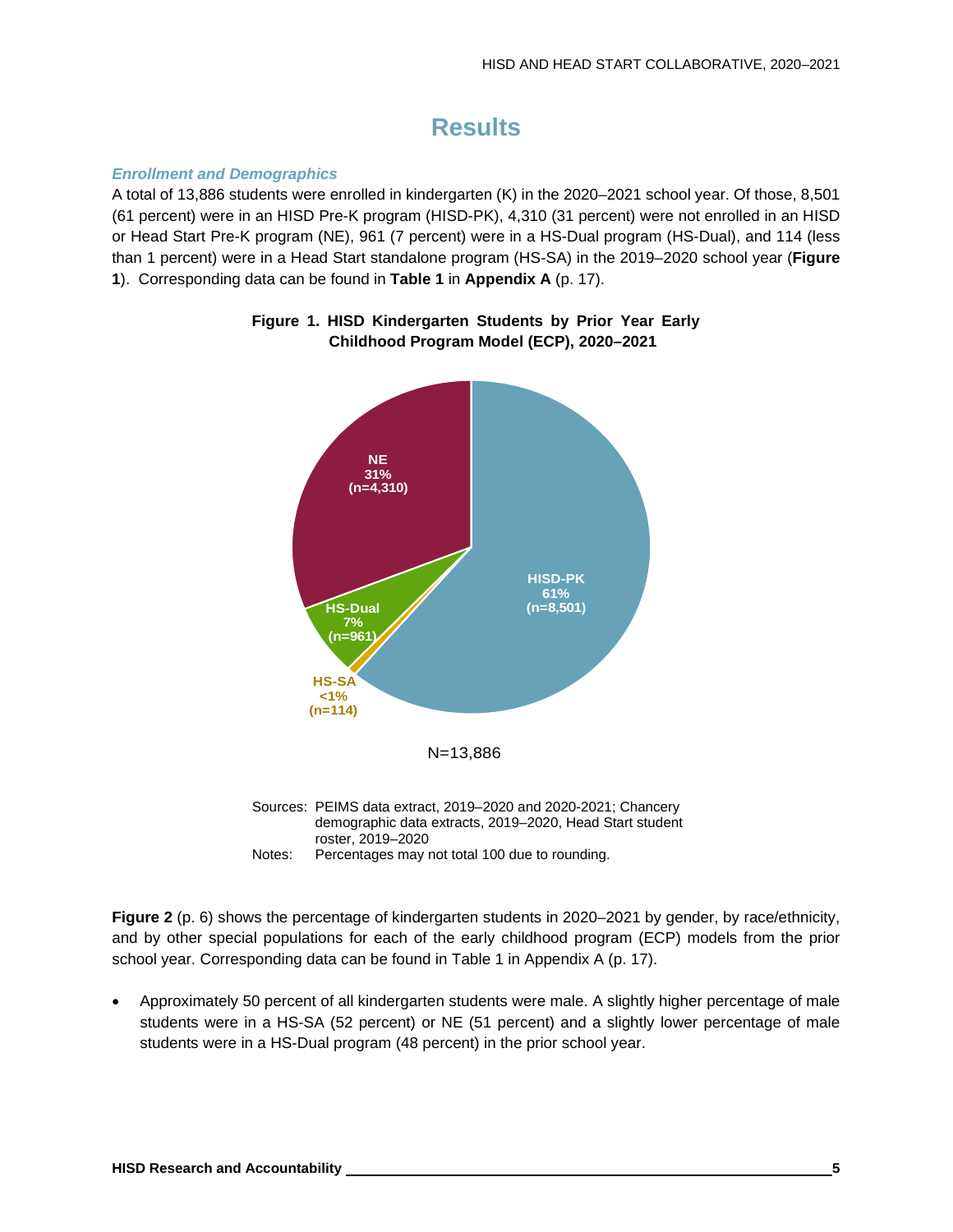

**Figure 2. HISD Kindergarten Students by Prior Year ECP Model and Demographics, 2020–2021** 100%

Sources: PEIMS data extract, 2019–2020 and 2020-2021; Chancery demographic data extracts, 2019–2020, Head Start student roster, 2019–2020

Notes: "Other" includes students identified as Pacific Islander, American Indian, Two or More Races, and no answer provided. Percentages may not total 100 due to rounding.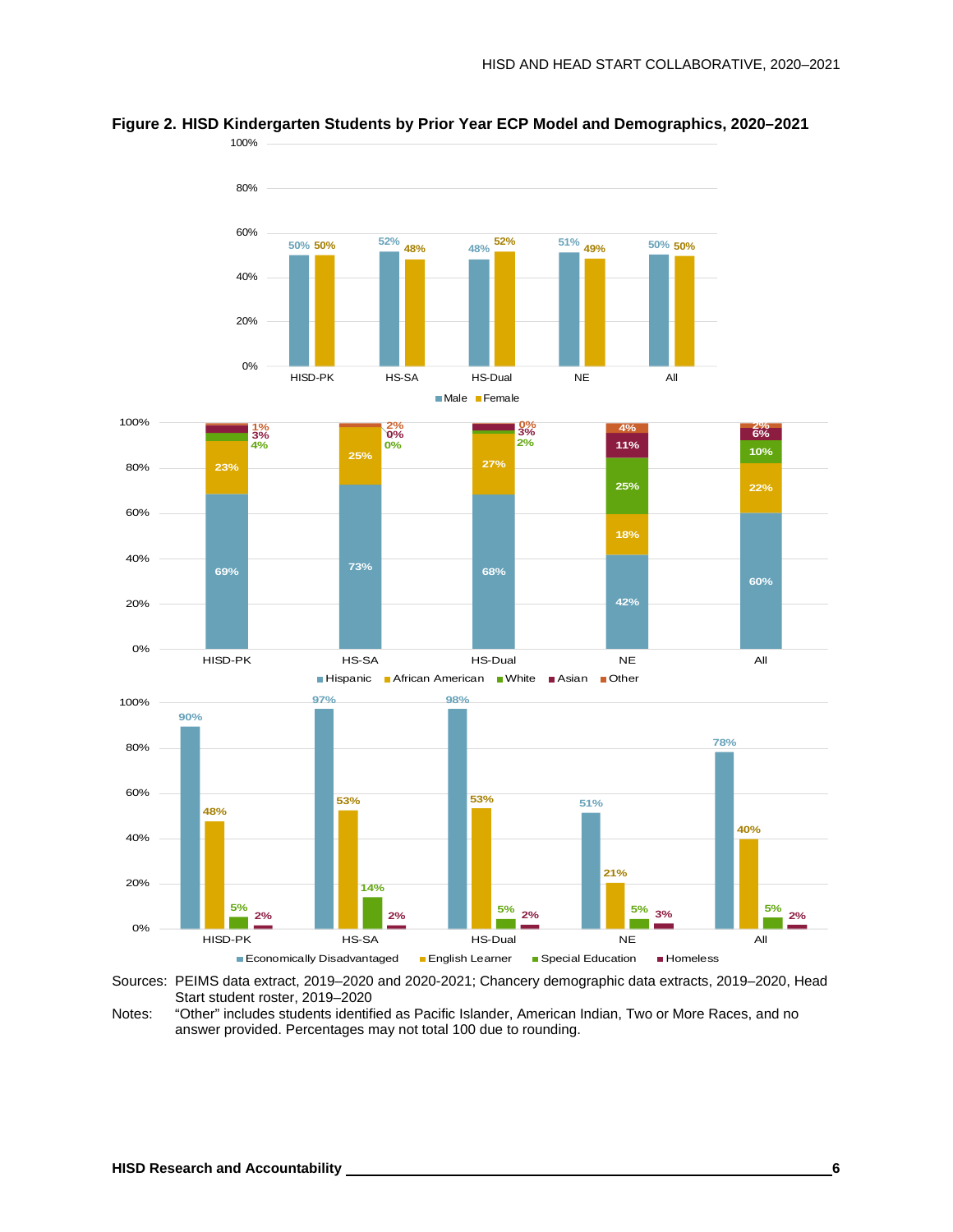- The typical kindergarten student who was previously enrolled in an ECP in 2019–2020 was identified as either Hispanic or African American and economically disadvantaged (ED). Few students in the four sample groups (HISD-PK, HS-SA, HS-Dual, NE) were identified as special education (SE) or homeless.
- Kindergarten students who were not previously enrolled in an ECP in 2019–2020 were more likely to identify as either Hispanic (42 percent) or White (25 percent). These students were also less likely to identify as ED (51 percent) or EL (21 percent) than their peers who had attended a Pre-K program. A higher percentage of SE students were enrolled in a HS-SA program (14 percent) the prior school year than in HISD-PK or HS-Dual programs (five percent each).

#### *Head Start Collaborating Agencies*

A total of 2,923 Pre-K students in the 2019–2020 school year were affiliated with one of the four Head Start agencies with which HISD collaborates to serve regional sectors of Harris County within the district's boundaries. **Figure 3A** shows the number and percentage of all Pre-K students in 2019–2020 being served by collaborating agencies. Of the 2,923 Pre-K students, 1,075 (37 percent) returned to HISD in 2020–2021 as kindergarten students. **Figure 3B** shows the number and percentage of all returning kindergarten students in 2020–2021 who had been served by collaborating agencies in the prior school year. None of the students who had been served by Harris County Department of Education (HCDE) in 2019–2020 returned as kindergarten students in 2020–2021.



#### **Figure 3. Head Start Collaborating Agencies, 2019–2020 Pre-Kindergarten and 2020–2021 Kindergarten Students**

Sources: PEIMS data extract, 2019–2020 and 2020-2021; Chancery demographic data extracts, 2019–2020, Head Start student roster, 2019–2020

Notes: Percentages may not total 100 due to rounding.

#### *Academic Achievement on Iowa/Logramos Assessments in Kindergarten*

**Figure 4** (p. 8) shows academic achievement on the Iowa (English) and Logramos (Spanish) ELA and mathematics subtests among 2020–2021 kindergarten students by ECP enrollment status during the prior school year for all students, for ED students, for EL students, and for SE students. Among all students, kindergarteners who were not enrolled in an HISD or Head Start Pre-K program in the prior school year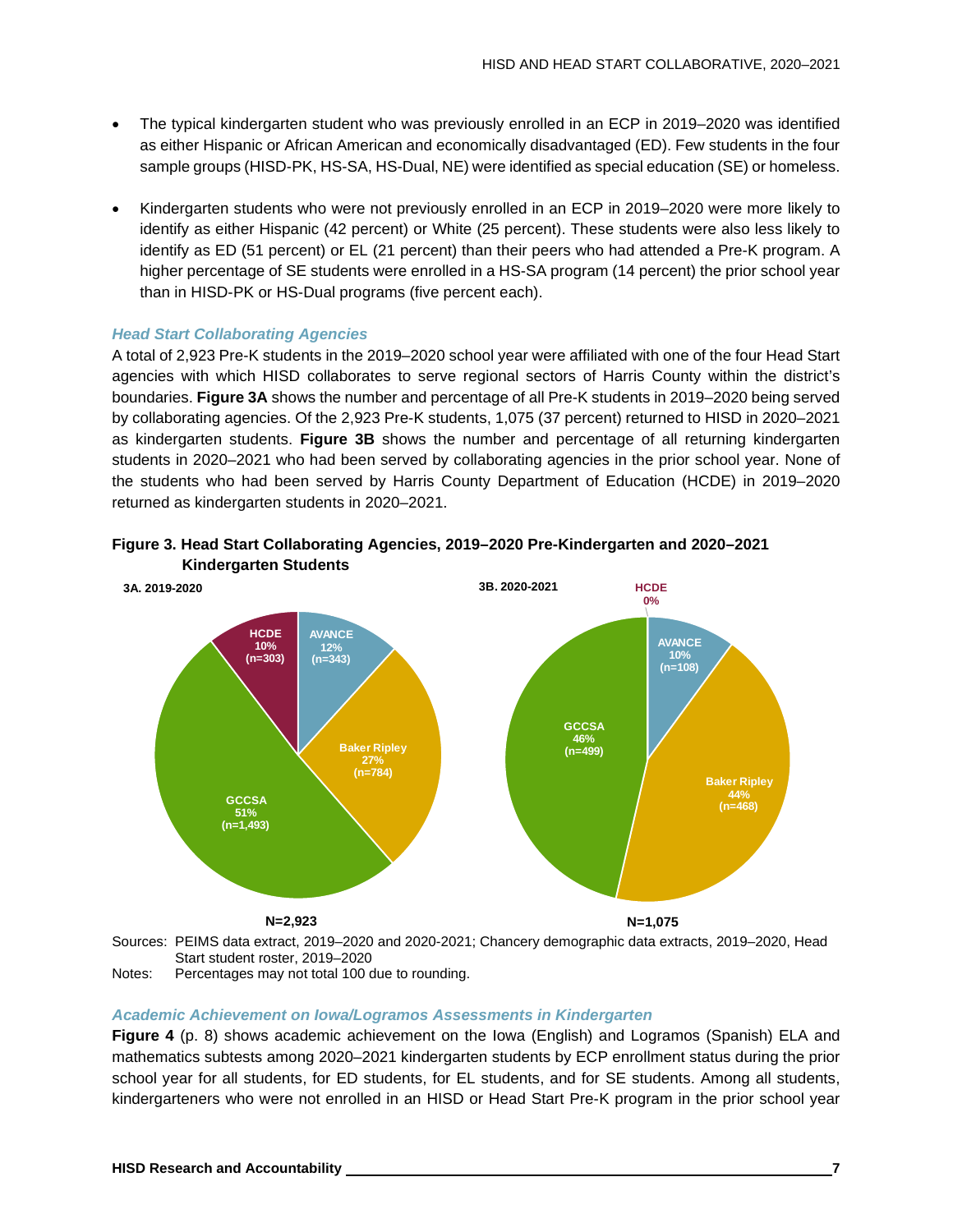had the highest mean ELA score (127.5) and mathematics score (127.8), while students who had been in an HS-SA program had the lowest mean ELA score (121.4) and mathematics score (119.8), a difference of 6.1 and 8.0 points, respectively. However, when examining Iowa/Logramos scores among economically disadvantaged students only, mean scores between the groups are very similar, with ELA scores for ED students ranging from 121.4 to 122.6 (difference of 1.2 points), and mathematics scores for ED students ranging from 119.8 to 121.2 (difference of 1.4 points). For EL students, ELA scores were similar between the groups, with scores ranging from 119.7 to 121.7 (difference of 2.0 points), while mathematics scores ranged from a high of 122.5 (NE) to a low of 118.4 (HS-Dual), a difference of 4.1 points. For SE students, mean Iowa/Logramos scores for both ELA and mathematics vary. Kindergarten SE students who were not enrolled in an HISD or Head Start Pre-K program in the prior school year had the highest mean ELA score (125.3) and mathematics score (123.5), while students who had been in an HISD-PK program had the lowest mean ELA score (120.1) and mathematics score (117.2). Corresponding data can be found in **Table 2** in **Appendix B** (p. 18).



**Figure 4. Iowa/Logramos Mean Scores of HISD Kindergarten Students by Prior Year ECP Model for Special Population Subgroups, 2020–2021**

Sources: PEIMS data extract, 2019–2020 and 2020-2021; Chancery demographic data extracts, 2019–2020, Head Start student roster, 2019–2020, Iowa Assessments HISD student database, 2020–2021; Logramos Assessments HISD student database, 2020–2021

**Figure 5** (p. 9) shows academic achievement on the Iowa/Logramos ELA and mathematics subtests among 2020–2021 economically disadvantaged (ED) kindergarten students by ECP enrollment status during the prior school year by race. Corresponding data can be found in Table 2 in Appendix B (p. 18).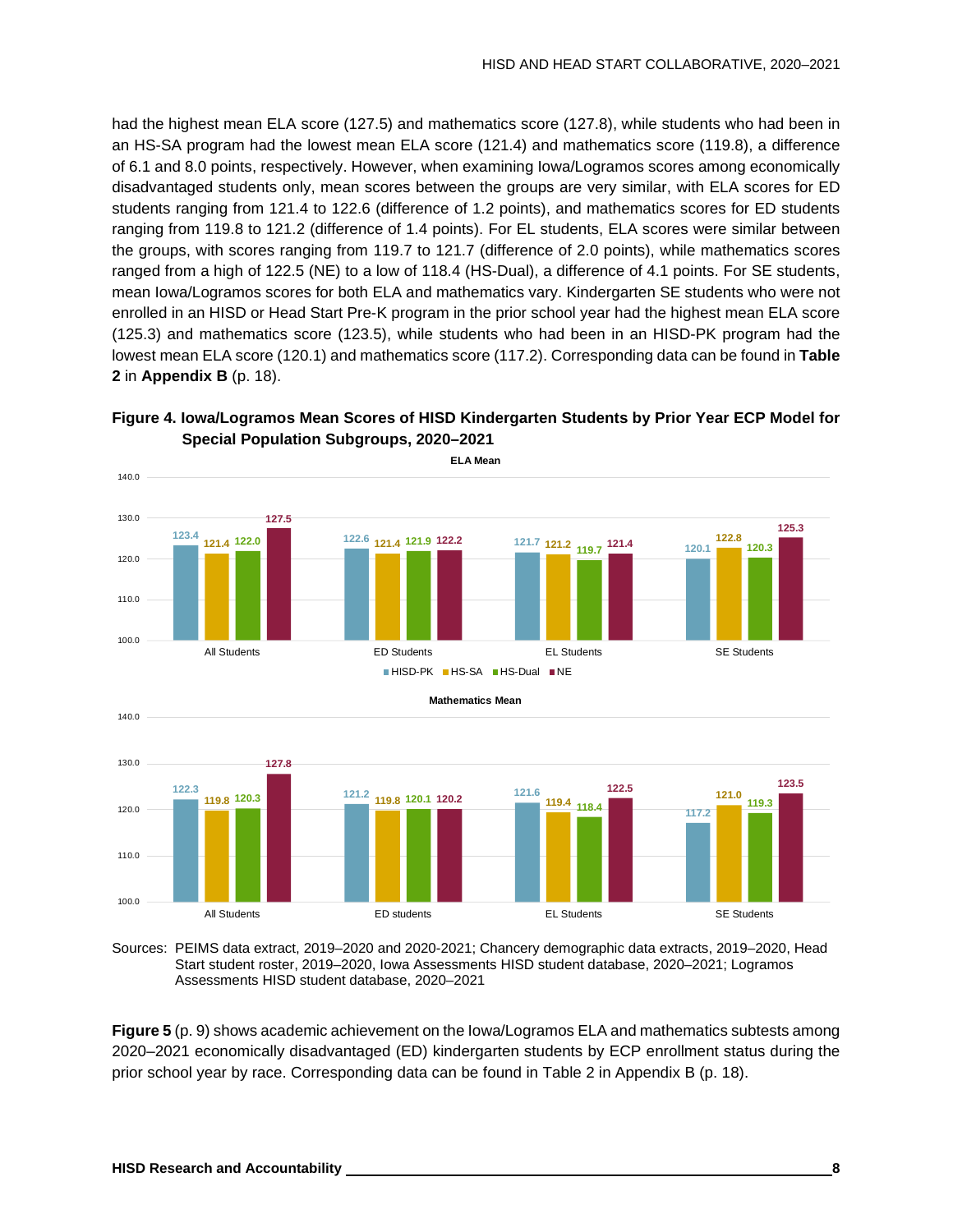- Among Hispanic ED students, mean scores between the groups were similar, with ELA scores ranging from 120.9 to 122.2 (difference of 1.3 points) and mathematics scores ranging from 118.6 to 120.7 (difference of 2.1 points).
- Among African American ED students, students who were enrolled in HISD-PK had the highest mean ELA (123.2) and mathematics scores (121.6) while students who had been in an HS-SA program had the lowest scores (ELA = 119.8, mathematics = 117.6).

**Figure 5. Iowa/Logramos Mean Scores of Economically Disadvantaged HISD Kindergarten Students by Prior Year ECP Model by Race, 2020–2021**



Sources: PEIMS data extract, 2019–2020 and 2020-2021; Chancery demographic data extracts, 2019–2020, Head Start student roster, 2019–2020, Iowa Assessments HISD student database, 2020–2021; Logramos Assessments HISD student database, 2020–2021

Note: No White or Asian ED kindergarten students attended an HS-SA program in the prior year.

- Among White ED students, students who were not enrolled in an HISD or Head Start Pre-K program in the prior school year had the highest mean ELA score (125.9) and mathematics score (125.4) while students who had been in a HS-Dual program had the lowest mean ELA score (122.3) and mathematics score (118.2).
- Among Asian ED students, mean scores between the groups were similar for ELA scores (range from 121.8 to 123.1, difference of 1.3). Asian ED students who were not enrolled in an HISD or Head Start Pre-K program in the prior school year had the highest mean mathematics score (125.1) while students who had been in a HS-Dual program had the lowest mathematics score (121.8).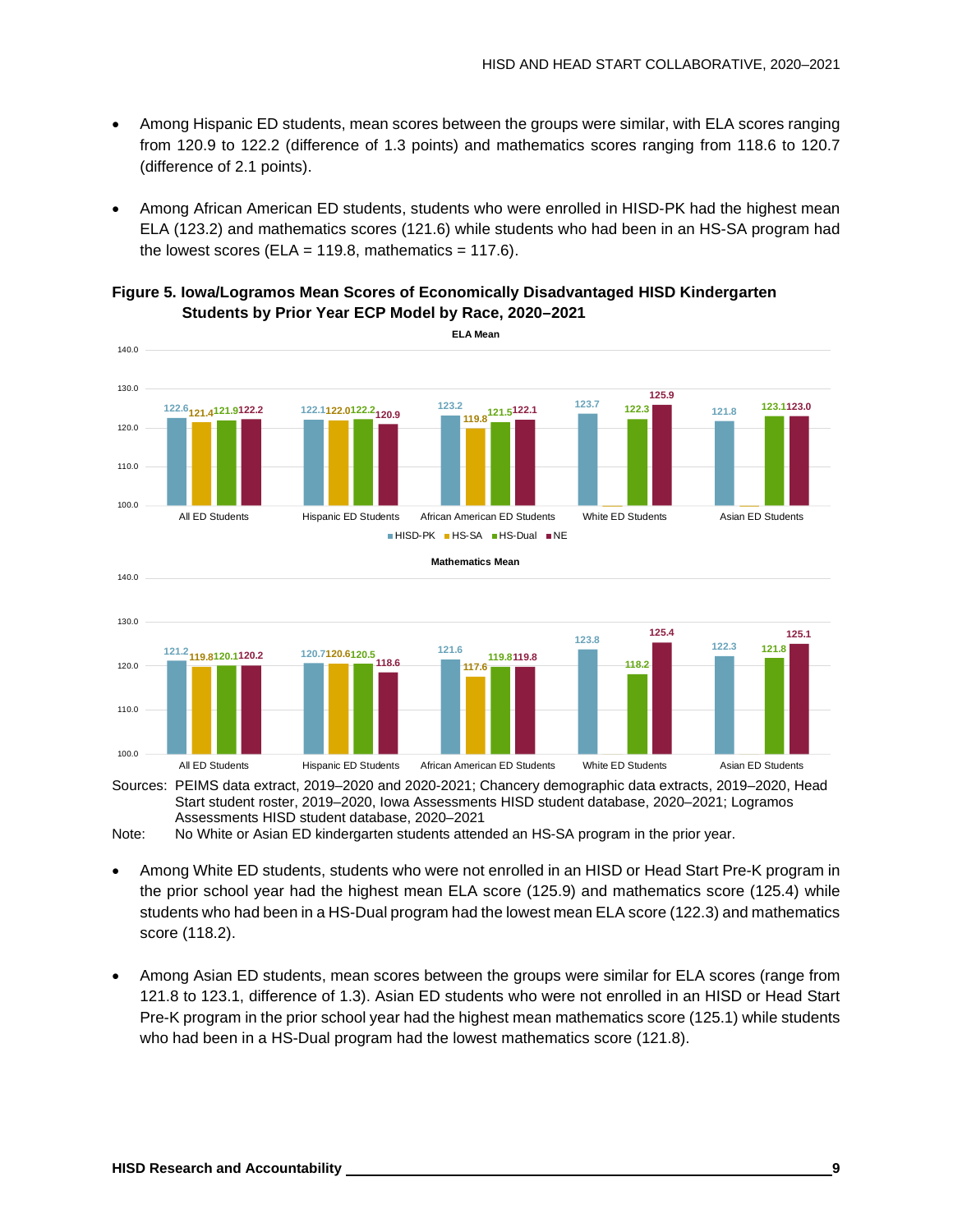**Figure 6** shows academic achievement on the Iowa/Logramos ELA and mathematics subtests among 2020–2021 English Learner (EL) kindergarten students by ECP enrollment status during the prior school year by race. Corresponding data can be found in Table 2 in Appendix B (p. 18).

- Among Hispanic EL students, mean scores between the groups were similar, with ELA scores ranging from 119.4 to 121.2 (difference of 1.8 points) and mathematics scores ranging from 118.9 to 119.8 (difference of 0.9 points).
- Among African American EL students, students who were enrolled in an HISD-PK program the prior school year had the highest mean ELA score (122.3) and mathematics score (122.8) while students who were not enrolled in the prior school year had the lowest mean ELA score (118.8) and students who had been in a HS-Dual program had the lowest mean mathematics score (115.1).



**ELA Mean**



Sources: PEIMS data extract, 2019–2020 and 2020-2021; Chancery demographic data extracts, 2019–2020, Head Start student roster, 2019–2020, Iowa Assessments HISD student database, 2020–2021; Logramos Assessments HISD student database, 2020–2021

• Among White EL students, students who were enrolled in an HISD-PK program the prior school year had the highest mean ELA score (123.5) and mathematics score (125.1) while students who had been in a HS-Dual program had the lowest mean ELA score (119.0), and students who were not enrolled in an HISD or Head Start Pre-K the prior school year had the lowest mathematics score (122.8).

Note: No African American, White, or Asian EL kindergarten students attended an HS-SA program in the prior year. There were fewer than five White EL kindergarten students who had attended a HS-Dual program in Pre-K and had kindergarten mathematics Iowa/Logramos scores.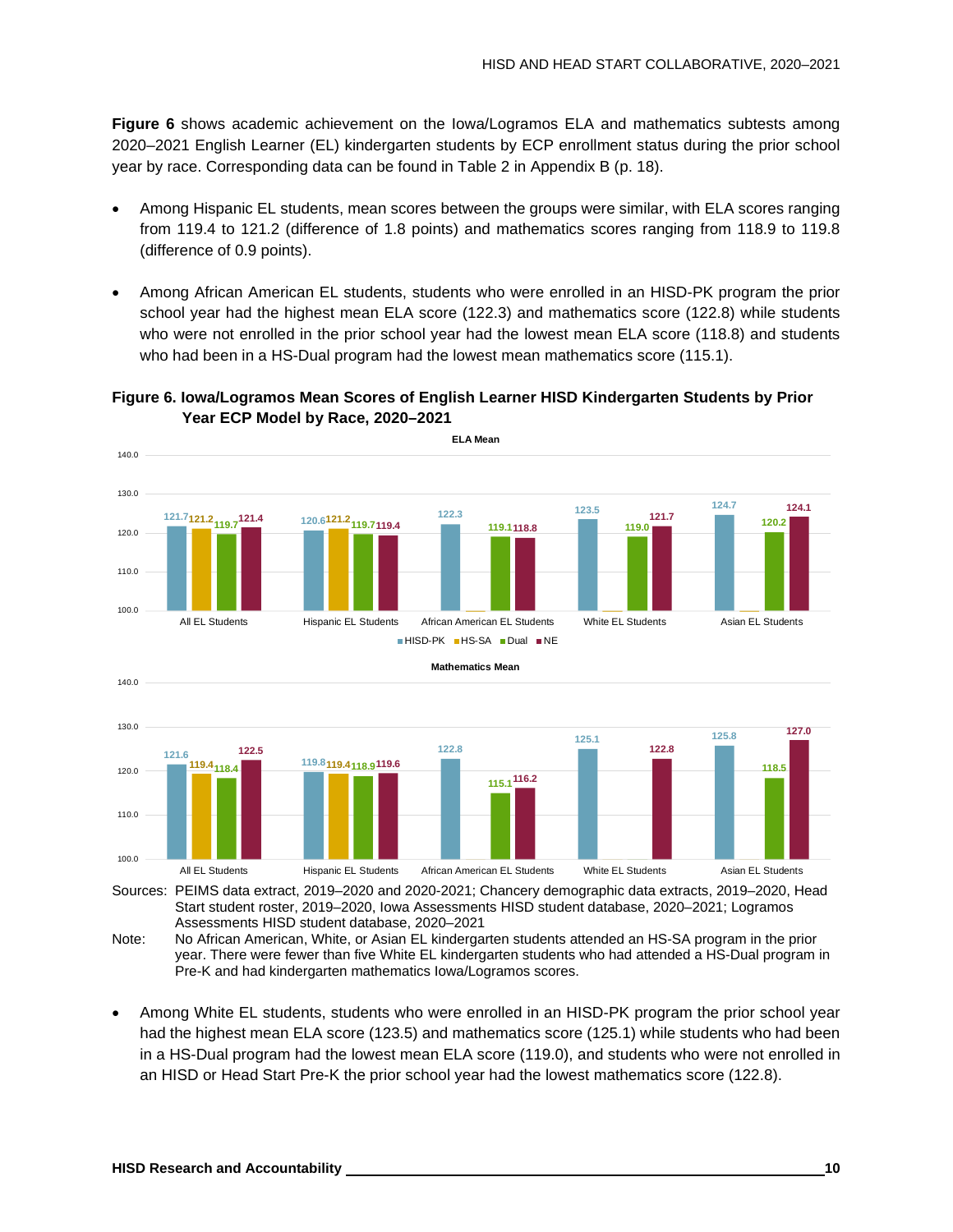• Among Asian EL students, students who were enrolled in an HISD-PK program the prior school year had the highest mean ELA score (124.7) and students who were not enrolled in the prior school year had the highest mathematics score (127.0) while students who had been in a HS-Dual program had the lowest mean ELA score (120.2) and mathematics score (118.5).

**Figure 7** shows academic achievement on the Iowa/Logramos ELA and mathematics subtests among 2020–2021 SE kindergarten students by ECP enrollment status during the prior school year by race. Mean scores are calculated and reported for groups of five or more students only. There was a total of 718 kindergarten SE students; when disaggregated by prior year program type and race/ethnicity, many groups have fewer than five students. Those groups are not reported. Corresponding data can be found in Table 2 in Appendix B (p. 18).





Sources: PEIMS data extract, 2019–2020 and 2020-2021; Chancery demographic data extracts, 2019–2020, Head Start student roster, 2019–2020, Iowa Assessments HISD student database, 2020–2021; Logramos Assessments HISD student database, 2020–2021

Notes: There were not enough SE students with Iowa/Logramos assessment data who had attended an HS-SA to report for any subgroup, and not enough African American, White, or Asian SE students who attended a HS-Dual program in the prior school year to present mean scores for these groups.

• Among Hispanic students, SE students who were not enrolled in the prior school year had the highest mean ELA score (121.9) and students who had been in a HS-Dual program had the highest mean mathematics score (120.0). Hispanic SE students who had been in an HISD-PK had the lowest mean ELA score (119.2) and mathematics score (116.1). Hispanic SE students enrolled in an HS-SA program in the prior year had fewer than five students and were excluded from reporting.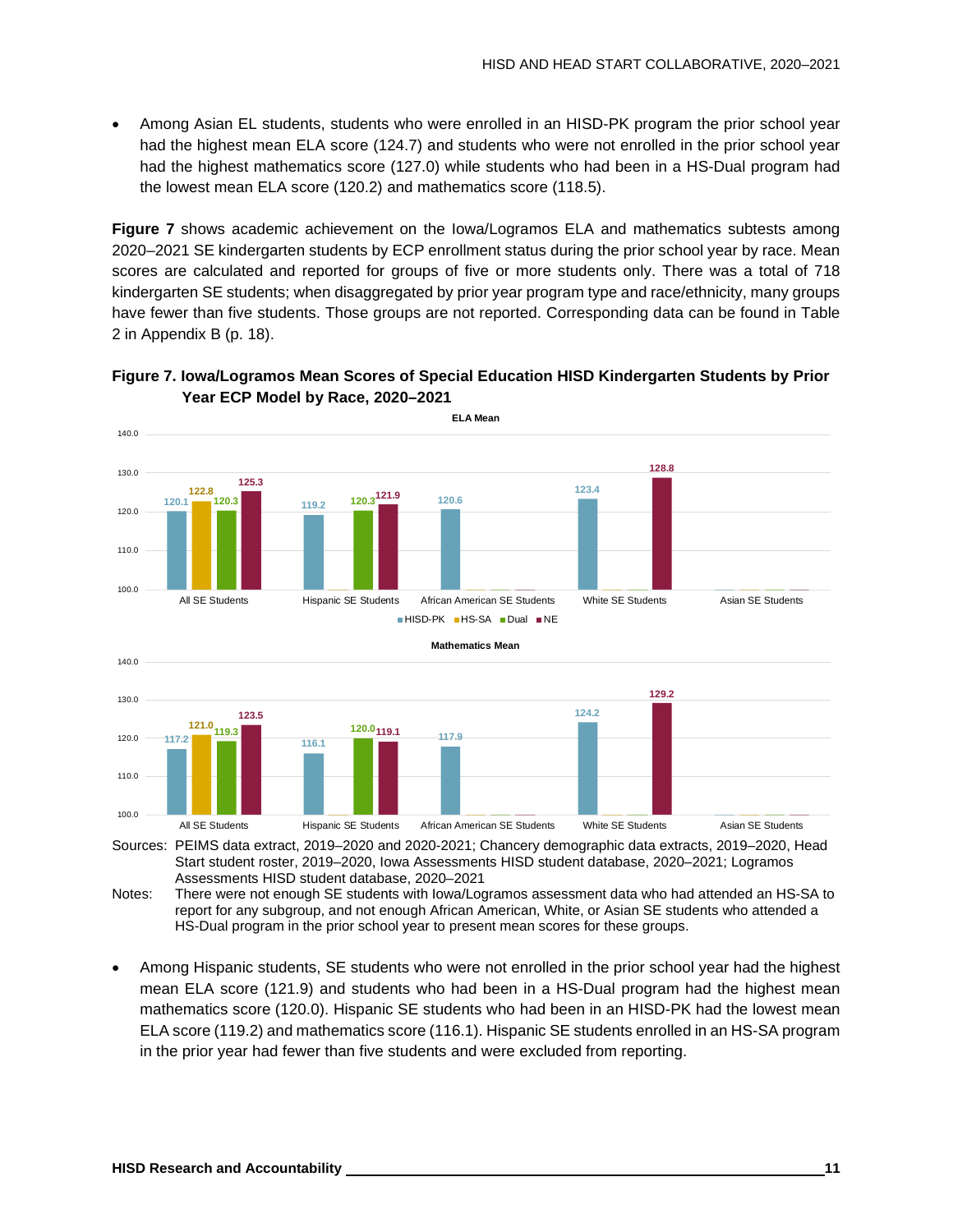• White SE students who were enrolled in an HISD-PK program the prior school year had the highest mean ELA score (128.8), while students who were not enrolled in the prior school year had the highest mathematics score (129.2). White SE students enrolled in an HS-SA or a HS-Dual program in the prior year had fewer than five students and were excluded from reporting.

#### *Academic Growth on CIRCLE Assessments in Pre-K*

**Figure 8** shows the academic growth of students on the CIRCLE assessment literacy and math subject areas among 2019–2020 Pre-K students by ECP enrollment status for all students, for ED students, and for EL students. Academic growth was determined by calculating the difference in the percentage of students who obtained proficiency between Wave 1 (BOY) and Wave 2 (MOY) of test administration. All Pre-K student groups showed growth from BOY to MOY for both literacy and math, with students enrolled in a HS-Dual program showing the highest percentage increase. All students and ED students showed approximately the same growth, while the English Learner (EL) student group showed the most growth from BOY to MOY for both literacy and math. Because the CIRCLE assessment is not designed or evaluated for use for children with disabilities, results were not disaggregated by the SE student group. Corresponding data can be found in **Table 3** in **Appendix C** (p. 19).



**Figure 8. CIRCLE Percentage Growth in Proficiency of Pre-K Students by ECP Model for Special Population Subgroups, 2019–2020**

Sources: PEIMS data extract, 2019–2020; Chancery demographic data extracts, 2019–2020, Head Start student roster, 2019–2020, CIRCLE Assessments HISD student database, 2019–2020

**Figure 9** (p. 13) shows academic growth among 2019–2020 economically disadvantaged (ED) Pre-K students by ECP enrollment status by race. Corresponding data can be found in Table 3 in Appendix C (p. 19).

- For both literacy and math, ED students of all race/ethnicity groups who were attending HISD-PK or HS-Dual programs showed the most growth from BOY to MOY.
- Asian students in a HS-Dual program showed the highest increase in percentage of students who had moved from Below Proficient to Proficient in literacy; however, the total number of Asian students enrolled in the HS-Dual program was also much smaller. A total of 30 Asian ED students were assessed for literacy using the BOY and the MOY; at BOY, ten students were proficient (33.3 percent), and at MOY, 25 students were proficient (83.3 percent), an increase of 15 students, or 50 percent. Alternatively, a total of 850 Hispanic ED students were assessed for literacy using the BOY, and 835 were assessed at MOY; at BOY, 512 students were proficient (60.2 percent), and at MOY, 786 students were proficient (94.1 percent), an increase of 274 students, or 33.9 percent. Small numbers of disaggregated students can produce misleading results, which should be viewed with caution.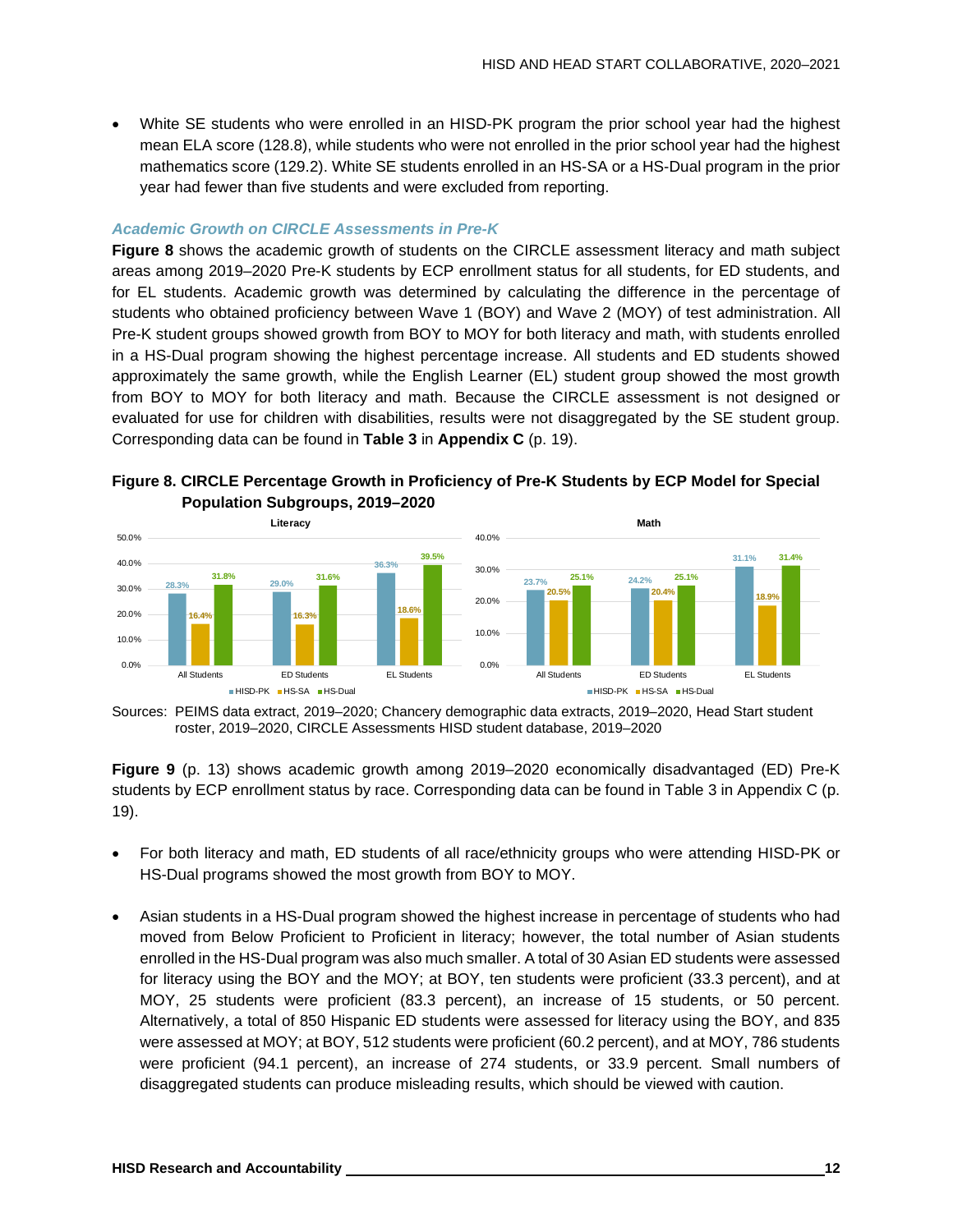







Sources: PEIMS data extract, 2019–2020; Chancery demographic data extracts, 2019–2020, Head Start student roster, 2019–2020, CIRCLE Assessments HISD student database, 2019–2020

Note: No White or Asian ED kindergarten students attended an HS-SA program in the prior year.

40.0%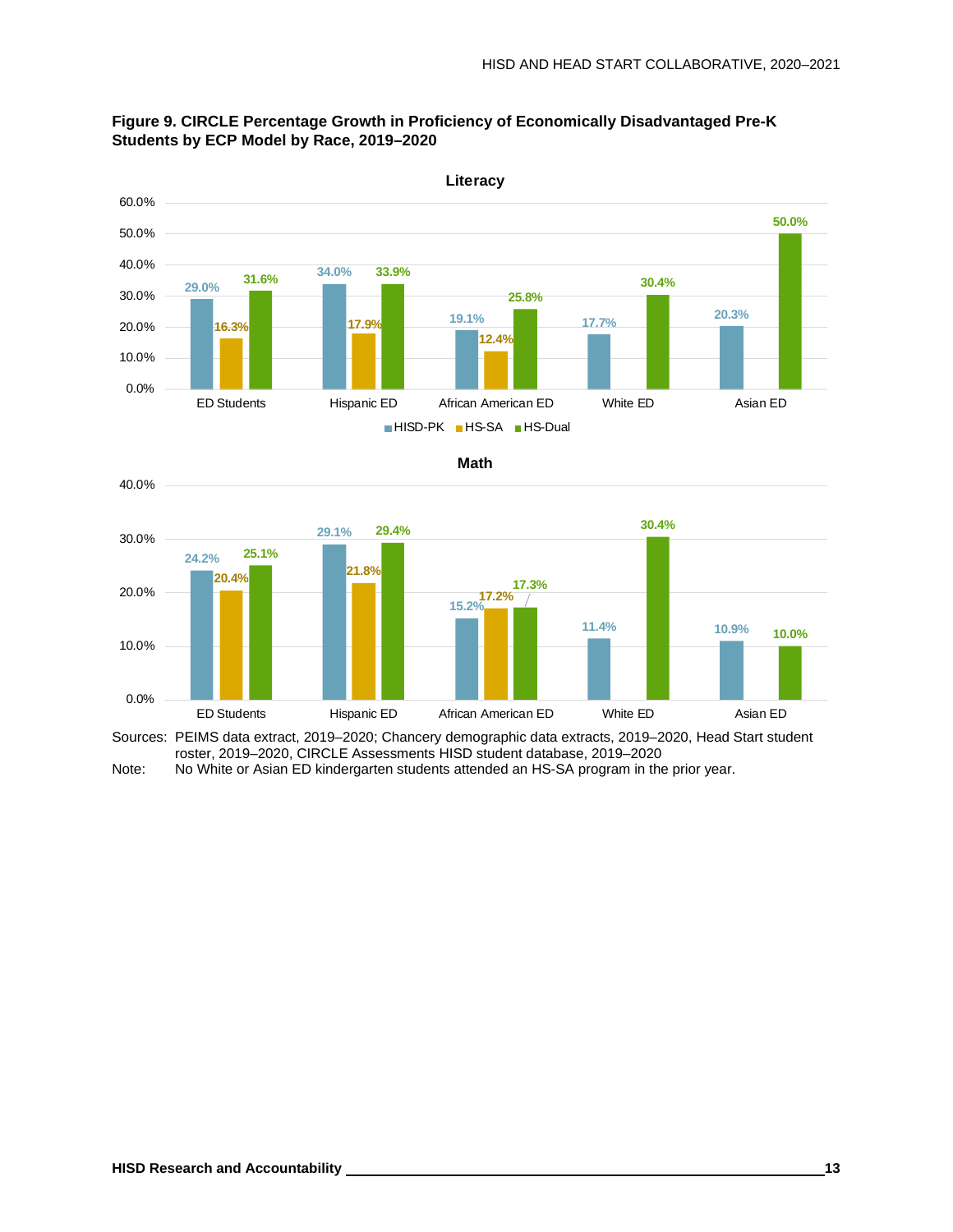**Figure 10** shows academic growth among 2019–2020 English Learner (EL) Pre-K students by ECP enrollment status by race. Corresponding data can be found in Table 3 in Appendix C (p. 19).





#### **Math**



Sources: PEIMS data extract, 2019–2020; Chancery demographic data extracts, 2019–2020, Head Start student roster, 2019–2020, CIRCLE Assessments HISD student database, 2019–2020

Note: No African American, White, or Asian EL students attended an HS-SA program.

- For both literacy and math, EL students of all race/ethnicity groups who were attending HISD-PK or HS-Dual programs showed the most growth from BOY to MOY.
- African American and Asian students in a HS-Dual program showed the highest increase in percentage of students who had moved from Below Proficient to Proficient for literacy; however, the total number of African American and Asian students enrolled in the HS-Dual program were also much smaller. Small numbers of disaggregated students can produce misleading results, which should be viewed with caution.
- No African American, White, or Asian EL students attended an HS-SA program.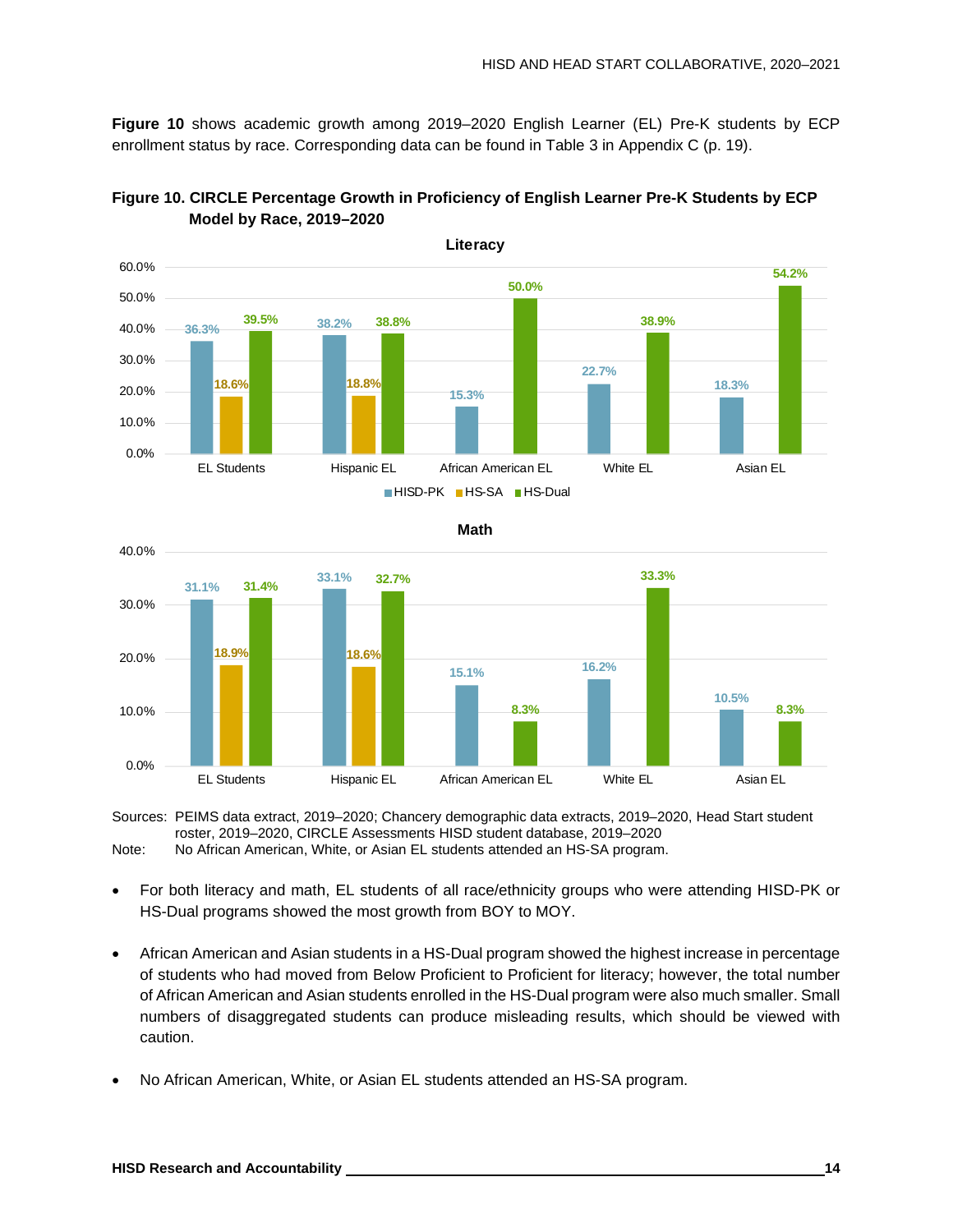## **Conclusion**

Since its inception in 1965, Head Start has grown from two-month pilot program to a comprehensive preschool program offering full-day and full-year services to 3- and 4-year-old children of low-income families in an effort to meet their emotional, social, health, nutritional, and educational needs. The purpose of the HISD and Head Start Pre-K collaborative programs is to share the responsibility for closing the achievement gap between economically disadvantaged children and their more affluent peers.

In recent years, the HISD Collaborative Head Start program has been evaluated by analyzing the academic outcomes of HISD Pre-K and kindergarten students who did and did not participate in Head Start programs by economic disadvantage, race/ethnicity, special education, English Learner status, and homelessness. Whether examining CIRCLE assessment data (Pre-K) or Iowa/Logramos assessment data (kindergarten), it is clear that HISD Pre-K programs, whether accompanied by Head Start programs or not, have a positive impact on students' preparedness for school, especially when economically disadvantaged or English Learner status are combined with race/ethnicity. Economically-disadvantaged Hispanic and African American kindergarteners who attended an HISD Pre-K program or a HS-Dual program had higher mean Iowa/Logramos scores than those who attended a Head Start standalone program or did not attend Pre-K at all. Pre-K students attending an HISD Pre-K program or a HS-Dual program showed more academic growth on both the CIRCLE literacy and the CIRCLE math subject assessments than those who attended a Head Start standalone program.

These analyses suggest that HISD students from economically disadvantaged backgrounds are benefitting academically in kindergarten by attending HISD Pre-K programs, whether accompanied by Head Start programs or not. However, the limited focus of academic performance in Pre-K and kindergarten addresses only a small subset of the intended outcomes and impacts of Head Start. Future analyses might include research to further the understanding of the role Head Start plays in the well-being of children and families, using quantitative data from wraparound services, health and medical services, or qualitative data from participating families.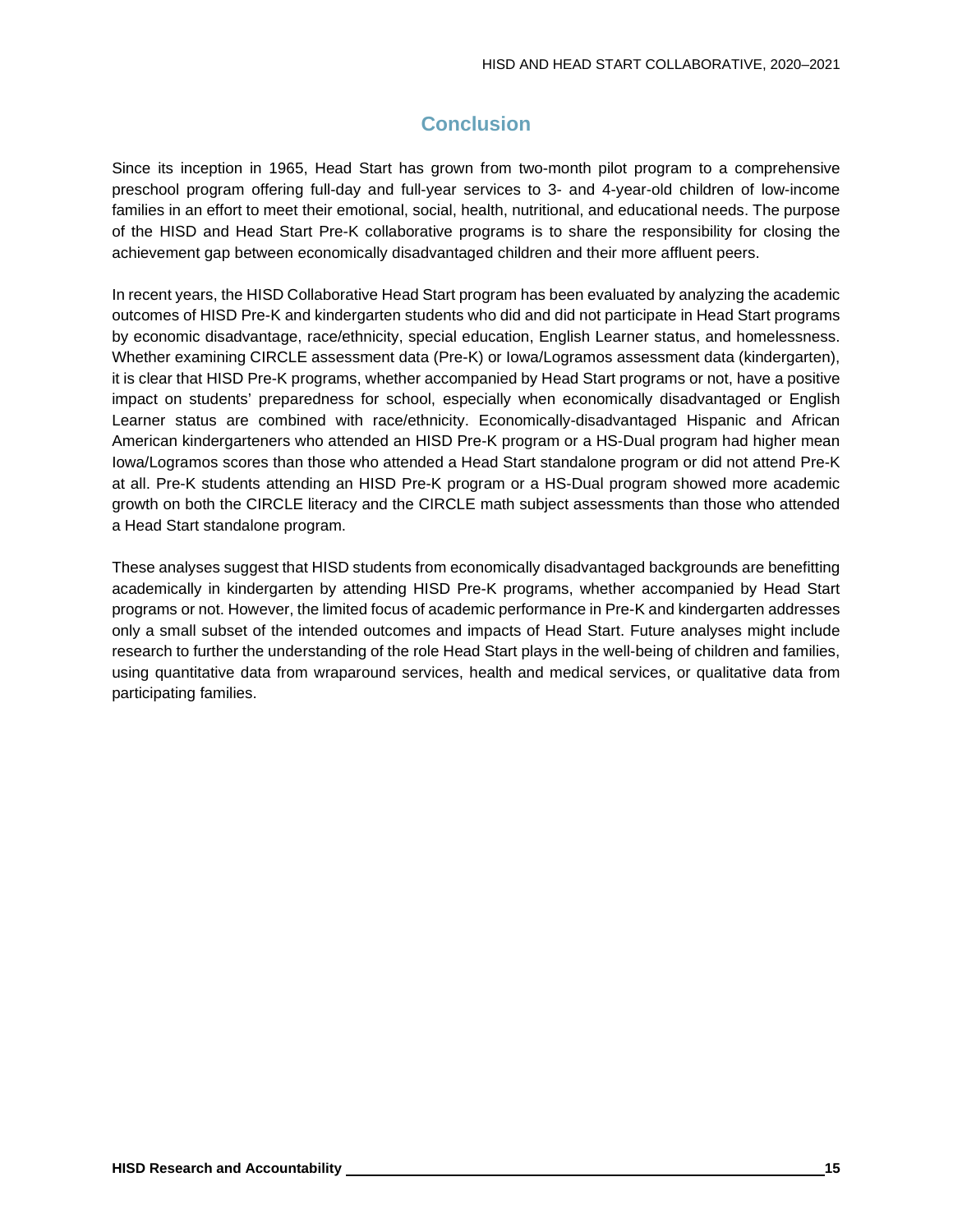## **References**

- Children's Learning Institute. (2019a). CIRCLE Progress Monitoring User Guide, 2019–2020. University of Texas Children's Learning Institute: Houston, TX. Retrieved on March 31, 2020 from https://cliengage.org/public/wpcontent/uploads/sites/10/2019/11/CIRCLE-ProgressMonitoring-Guide\_11.5.2019.pdf.
- Children's Learning Institute. (2019b). CIRCLE Progress Monitoring: District Administrator User Guide. University of Texas Children's Learning Institute: Houston, TX.
- Houston Independent School District. (2015). Prekindergarten education program: Academic performance comparison of Head Start programs. 2014–2015. Retrieved from http://www.houstonisd.org/cms/lib2/TX01001591/Centricity/Domain/8269/PE\_Cirriculum/Head%2 0Start%202014-2015.pdf
- Houston Independent School District. (2020). Prekindergarten eligibility criteria. Retrieved from https://www.houstonisd.org/Page/126445
- National Head Start Association. (2016). The Head Start Model. Retrieved online at http://www.nhsa.org/why-head-start/head-start-model
- Schiller, P. (n.d.). Getting a jump on Head Start readiness: Frog Street Pre-k and closing the early achievement gap. White Paper. Retrieved online at http://www.frogstreet.com/wpcontent/uploads/2015/03/Frog-Street-White-Paper-II-Final-Schiller-Patterson.pdf
- U.S. Dept. of Health and Human Services Administration for Children and Families, Office of Head Start. (2015a). History of Head Start. Retrieved from http://www.acf.hhs.gov/ohs/about/history-ofheadstart
- U.S. Dept. of Health and Human Services Administration for Children and Families, Office of Head Start. (2015b). Early Childhood Learning and Knowledge Center (ECLKC). Retrieved from https://eclkc.ohs.acf.hhs.gov/hslc/hs/sr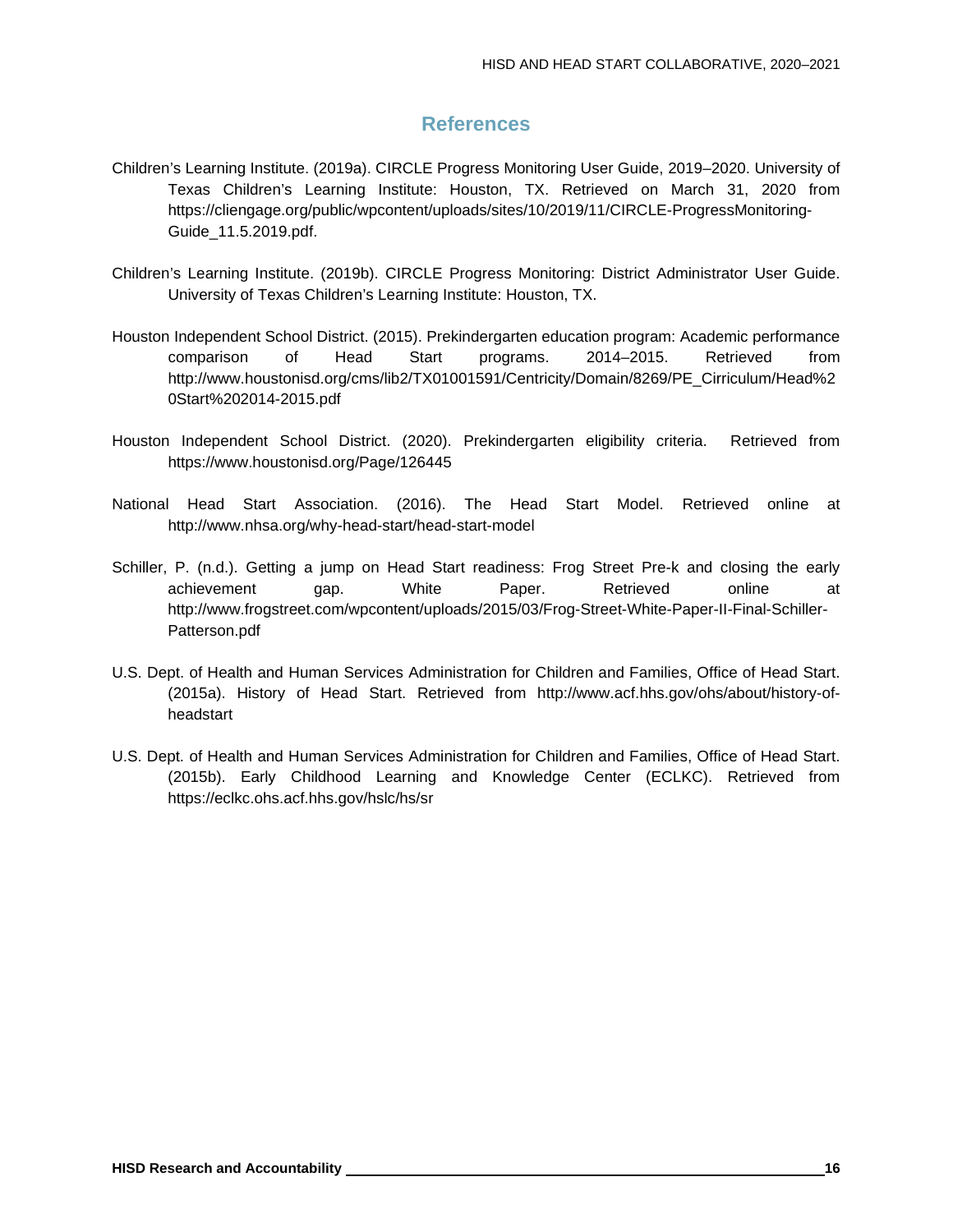## **Appendix A**

## **HISD Kindergarten Students by Prior Year ECP Model and Demographics, 2020–2021**

| Table 1. HISD Kindergarten Students by Prior Year Early Childhood Program Model and Demographics, 2020-2021 |                    |                   |                |                   |             |                |       |               |              |               |  |  |  |  |
|-------------------------------------------------------------------------------------------------------------|--------------------|-------------------|----------------|-------------------|-------------|----------------|-------|---------------|--------------|---------------|--|--|--|--|
| 2019-2020 Pre-Kindergarten Program                                                                          |                    |                   |                |                   |             |                |       |               |              |               |  |  |  |  |
|                                                                                                             |                    | <b>HISD Pre-K</b> |                | <b>Head Start</b> |             | <b>HS-Dual</b> |       | <b>NE</b>     | <b>Total</b> |               |  |  |  |  |
| 2020-2021 Kindergarten                                                                                      | $\frac{9}{6}$<br>N |                   | N              | $\frac{9}{6}$     | $\mathbf N$ | %              | N     | $\frac{9}{6}$ | N            | $\frac{9}{6}$ |  |  |  |  |
| <b>Sex</b>                                                                                                  |                    |                   |                |                   |             |                |       |               |              |               |  |  |  |  |
| Male                                                                                                        | 4,253              | 50%               | 59             | 52%               | 464         | 48%            | 2,217 | 51%           | 6,993        | 50%           |  |  |  |  |
| Female                                                                                                      | 4,248              | 50%               | 55             | 48%               | 497         | 52%            | 2,093 | 49%           | 6,893        | 50%           |  |  |  |  |
| Race                                                                                                        |                    |                   |                |                   |             |                |       |               |              |               |  |  |  |  |
| Hispanic                                                                                                    | 5,841              | 69%               | 83             | 73%               | 657         | 68%            | 1,801 | 42%           | 8,382        | 60%           |  |  |  |  |
| African American                                                                                            | 1,987              | 23%               | 29             | 25%               | 258         | 27%            | 774   | 18%           | 3,048        | 22%           |  |  |  |  |
| White                                                                                                       | 306                | 4%                | $\mathbf 0$    | 0%                | 16          | 2%             | 1,073 | 25%           | 1,395        | 10%           |  |  |  |  |
| Asian                                                                                                       | 284                | 3%                | $\mathbf 0$    | 0%                | 27          | 3%             | 470   | 11%           | 781          | 6%            |  |  |  |  |
| Other                                                                                                       | 83                 | 1%                | $\overline{2}$ | 2%                | 3           | $0\%$          | 192   | 4%            | 280          | 2%            |  |  |  |  |
| <b>Other Special Populations</b>                                                                            |                    |                   |                |                   |             |                |       |               |              |               |  |  |  |  |
| <b>Economically Disadvantaged</b>                                                                           | 7,616              | 90%               | 111            | 97%               | 937         | 98%            | 2,216 | 51%           | 10,880       | 78%           |  |  |  |  |
| English Learner                                                                                             | 4,056              | 48%               | 60             | 53%               | 513         | 53%            | 885   | 21%           | 5,514        | 40%           |  |  |  |  |
| <b>Special Education</b>                                                                                    | 463                | 5%                | 16             | 14%               | 44          | 5%             | 195   | 5%            | 718          | 5%            |  |  |  |  |
| <b>Homeless</b>                                                                                             | 136                | 2%                | 2              | 2%                | 19          | 2%             | 110   | 3%            | 267          | 2%            |  |  |  |  |
| Total                                                                                                       | 8,501              | 61%               | 114            | $< 1\%$           | 961         | 7%             | 4,310 | 31%           | 13,886       |               |  |  |  |  |

Sources: PEIMS data extract, 2019–2020 and 2020–2021; Chancery demographic data extracts, 2019–2020, Head Start student roster, 2019–2020

Notes: "Other" includes students identified as Pacific Islander, American Indian, Two or More Races, and no answer provided. Percentages may not total 100 due to rounding.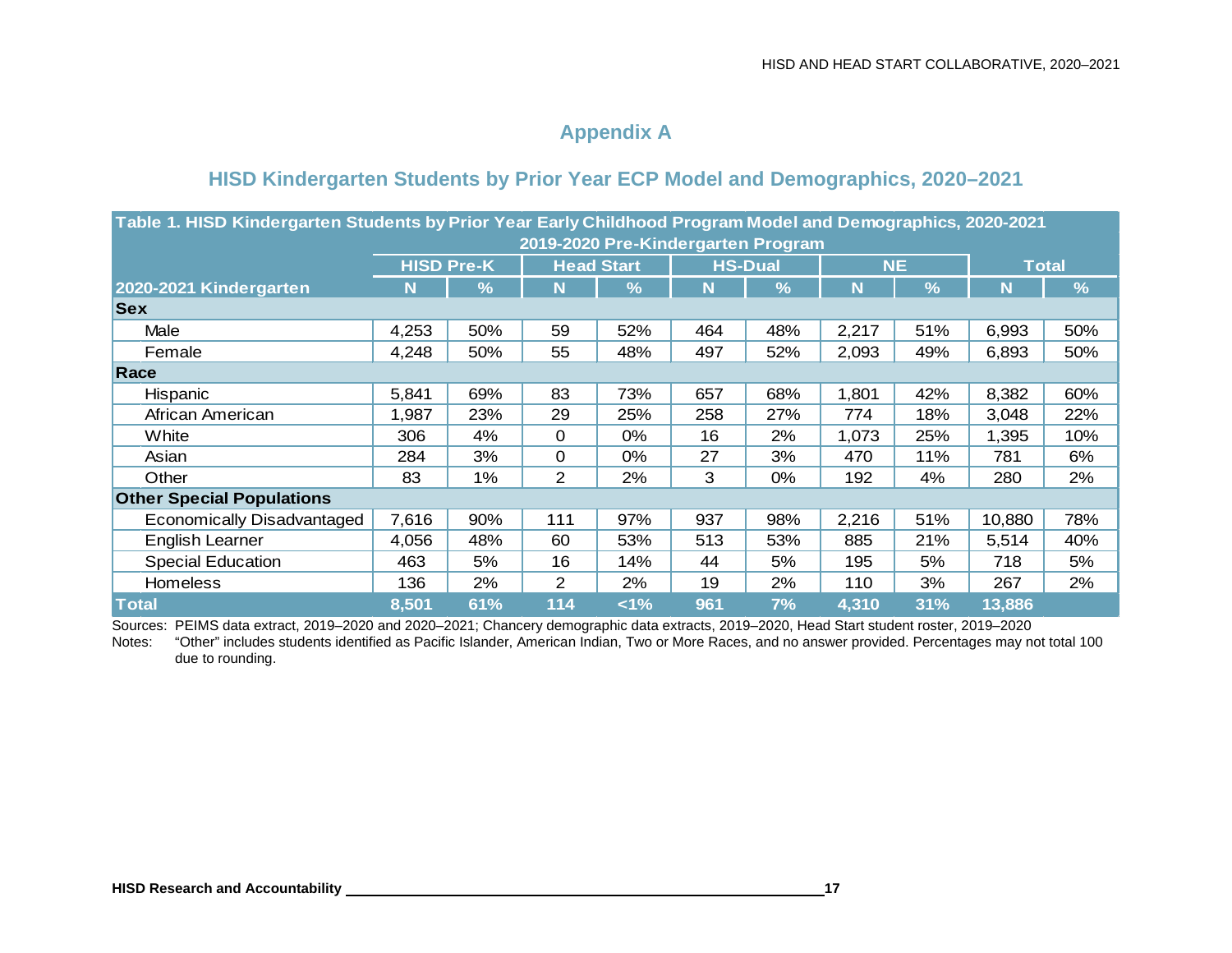## **Appendix B**

#### **Iowa/Logramos Mean Scores of HISD Kindergarten Students by Prior Year ECP Model for Special Population Subgroups by Race, 2020–2021**

| Table 2. Iowa/Logramos Mean Scores of HISD Kindergarten Students by Prior Year ECP Model for Special |                                         |              |                |                          |                |                |                |              |                |  |  |  |  |  |
|------------------------------------------------------------------------------------------------------|-----------------------------------------|--------------|----------------|--------------------------|----------------|----------------|----------------|--------------|----------------|--|--|--|--|--|
|                                                                                                      | Population Subgroups by Race, 2020-2021 |              |                |                          |                |                |                |              |                |  |  |  |  |  |
|                                                                                                      |                                         |              | <b>HISD-PK</b> |                          | <b>HS-SA</b>   | <b>HS-Dual</b> |                | <b>NE</b>    |                |  |  |  |  |  |
|                                                                                                      |                                         | <b>Mean</b>  |                | <b>Mean</b>              |                | <b>Mean</b>    |                | <b>Mean</b>  |                |  |  |  |  |  |
|                                                                                                      |                                         | <b>Score</b> | N              | <b>Score</b>             | N              | <b>Score</b>   | N <sub>1</sub> | <b>Score</b> | N              |  |  |  |  |  |
|                                                                                                      | <b>All Students</b>                     | 123.4        | 2,906          | 121.4                    | 39             | 122.0          | 258            | 127.5        | 2,027          |  |  |  |  |  |
|                                                                                                      | <b>All ED Students</b>                  | 122.6        | 2,449          | 121.4                    | 39             | 121.9          | 248            | 122.2        | 741            |  |  |  |  |  |
|                                                                                                      | <b>Hispanic ED Students</b>             | 122.1        | 1,352          | 122.0                    | 25             | 122.2          | 106            | 120.9        | 290            |  |  |  |  |  |
|                                                                                                      | African American ED Students            | 123.2        | 929            | 119.8                    | 12             | 121.5          | 120            | 122.1        | 312            |  |  |  |  |  |
|                                                                                                      | <b>White ED Students</b>                | 123.7        | 75             | --                       | 0              | 122.3          | 6              | 125.9        | 85             |  |  |  |  |  |
|                                                                                                      | Asian ED Students                       | 121.8        | 66             | --                       | $\mathbf 0$    | 123.1          | 15             | 123.0        | 37             |  |  |  |  |  |
|                                                                                                      | <b>All EL Students</b>                  | 121.7        | 600            | 121.2                    | 10             | 119.7          | 52             | 121.4        | 155            |  |  |  |  |  |
| ELA Mean                                                                                             | <b>Hispanic EL Students</b>             | 120.6        | 391            | 121.2                    | 10             | 119.7          | 29             | 119.4        | 58             |  |  |  |  |  |
|                                                                                                      | African American EL Students            | 122.3        | 46             | --                       | $\mathbf 0$    | 119.1          | $\overline{7}$ | 118.8        | 13             |  |  |  |  |  |
|                                                                                                      | <b>White EL Students</b>                | 123.5        | 49             | --                       | $\mathbf 0$    | 119.0          | 5              | 121.7        | 32             |  |  |  |  |  |
|                                                                                                      | <b>Asian EL Students</b>                | 124.7        | 110            | $\overline{a}$           | $\Omega$       | 120.2          | 11             | 124.1        | 52             |  |  |  |  |  |
|                                                                                                      | <b>All SE Students</b>                  | 120.1        | 108            | 122.8                    | 5              | 120.3          | 10             | 125.3        | 50             |  |  |  |  |  |
|                                                                                                      | <b>Hispanic SE Students</b>             | 119.2        | 64             | $\star$                  | 4              | 120.3          | 8              | 121.9        | 22             |  |  |  |  |  |
|                                                                                                      | African American SE Students            | 120.6        | 31             | $\star$                  | 1              |                | $\overline{2}$ |              | $\overline{4}$ |  |  |  |  |  |
|                                                                                                      | <b>White SE Students</b>                | 123.4        | 10             | Ξ.                       | $\mathbf 0$    | $\sim$ $\sim$  | 0              | 128.8        | 22             |  |  |  |  |  |
|                                                                                                      | Asian SE Students                       | $\star$      | 1              | Ξ.                       | $\mathbf 0$    | Ξ.             | $\mathbf{O}$   | $\star$      | $\overline{2}$ |  |  |  |  |  |
|                                                                                                      | <b>All Students</b>                     | 122.3        | 3.080          | 119.8                    | 44             | 120.3          | 267            | 127.8        | 2,088          |  |  |  |  |  |
|                                                                                                      | <b>All ED Students</b>                  | 121.2        | 2,618          | 119.8                    | 44             | 120.1          | 258            | 120.2        | 785            |  |  |  |  |  |
|                                                                                                      | <b>Hispanic ED Students</b>             | 120.7        | 1,419          | 120.6                    | 28             | 120.5          | 111            | 118.6        | 310            |  |  |  |  |  |
|                                                                                                      | African American ED Students            | 121.6        | 1,019          | 117.6                    | 14             | 119.8          | 124            | 119.8        | 335            |  |  |  |  |  |
|                                                                                                      | White ED Students                       | 123.8        | 80             | Ξ.                       | 0              | 118.2          | 6              | 125.4        | 85             |  |  |  |  |  |
|                                                                                                      | Asian ED Students                       | 122.3        | 71             | $-$                      | $\mathbf 0$    | 121.8          | 16             | 125.1        | 39             |  |  |  |  |  |
|                                                                                                      | <b>All EL Students</b>                  | 121.6        | 626            | 119.4                    | 11             | 118.4          | 53             | 122.5        | 157            |  |  |  |  |  |
|                                                                                                      | <b>Hispanic EL Students</b>             | 119.8        | 403            | 119.4                    | 11             | 118.9          | 30             | 119.6        | 58             |  |  |  |  |  |
|                                                                                                      | African American EL Students            | 122.8        | 51             | Ξ.                       | 0              | 115.1          | $\overline{7}$ | 116.2        | 13             |  |  |  |  |  |
| <b>Mathematics Mean</b>                                                                              | <b>White EL Students</b>                | 125.1        | 51             | $-$                      | $\mathbf 0$    | $\star$        | 4              | 122.8        | 33             |  |  |  |  |  |
|                                                                                                      | Asian EL Students                       | 125.8        | 116            | $-$                      | $\mathbf 0$    | 118.5          | 12             | 127.0        | 53             |  |  |  |  |  |
|                                                                                                      | <b>All SE Students</b>                  | 117.2        | 116            | 121.0                    | 5              | 119.3          | 12             | 123.5        | 50             |  |  |  |  |  |
|                                                                                                      | <b>Hispanic SE Students</b>             | 116.1        | 68             | $\star$                  | $\overline{4}$ | 120.0          | 10             | 119.1        | 22             |  |  |  |  |  |
|                                                                                                      | African American SE Students            | 117.9        | 33             | $\star$                  | 1              | $\star$        | 2              | $\star$      | 4              |  |  |  |  |  |
|                                                                                                      | <b>White SE Students</b>                | 124.2        | 10             | --                       | 0              | --             | $\mathbf{O}$   | 129.2        | 22             |  |  |  |  |  |
|                                                                                                      | Asian SE Students                       | $\star$      | $\overline{2}$ | $\overline{\phantom{a}}$ | 0              | $- -$          | $\mathbf 0$    | $\star$      | 2              |  |  |  |  |  |

Sources: PEIMS data extract, 2019–2020 and 2020-2021; Chancery demographic data extracts, 2019–2020, Head Start student roster, 2019–2020, Iowa Assessments HISD student database, 2020–2021; Logramos Assessments HISD student database, 2020–2021

Note: \* Group size is 1-4 students; no mean scores are reported. -- Group size is 0; there is no mean score.